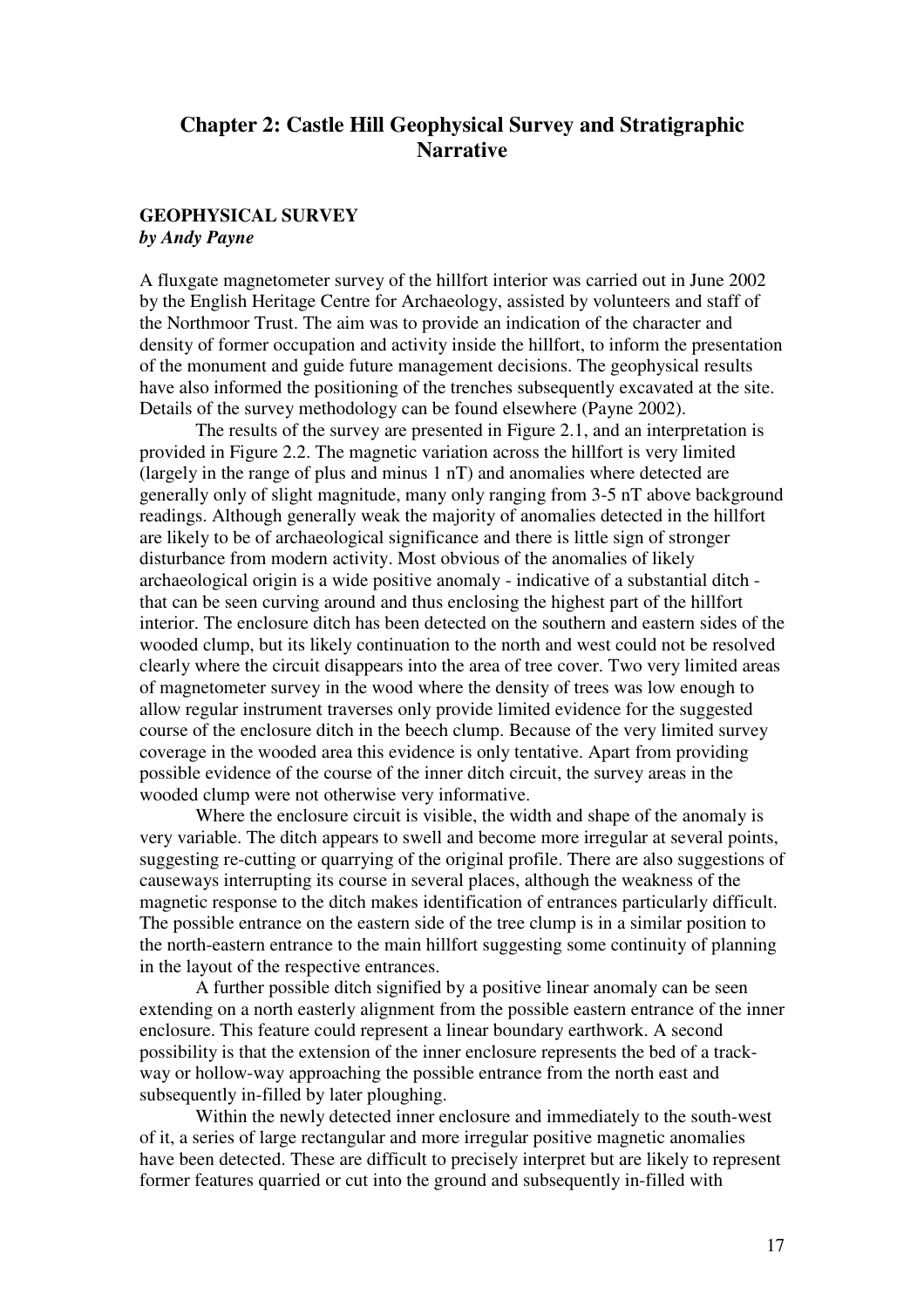magnetically enriched soil. They may represent occupation sites, or quarry or pit complexes containing deposits of occupation material. Numerous smaller localised positive magnetic anomalies scattered across the hillfort interior are most likely to represent a moderate distribution of pits. Their density and pattern is similar to that known at the hillfort of Uffington Castle, Oxfordshire, from previous geophysical survey and excavation (Miles *et al*. 2003). The anomalies from two possible pits near the south-eastern side of the fort are particularly pronounced (12-15 nT) suggesting the incorporation of significant amounts of burnt material in their fills.

 Within the eastern perimeter of the inner enclosure there are tentative suggestions of two narrow circular ring-gullies that may signify traces of roundhousetype structures in this area. However, it is possible that these patterns could merely result from instrument noise, so this interpretation should be treated with extreme caution.

 Around the periphery of the hillfort interior on the lower slopes of the enclosed area further very weakly defined positive anomalies have been detected. These may represent evidence of further phases of enclosure of the site or quarries for providing rampart construction material. Alternatively, they may relate to soil buildup against the inner hillfort rampart resulting from the long-term effects of cultivation.

# **INTRODUCTION TO THE EXCAVATIONS**

The main excavations at Castle Hill took place between 13th July and 31st August 2003. Six trenches were excavated, generally 3-4 m wide (Fig. 2.2). Their positions were largely determined by the results of the geophysical survey carried out by English Heritage (Figs 2.1 and 2.2). The survey interpretation drawing had indicated an inner hilltop enclosure ditch, a few straight lengths of ditch to the north, a line of sub-rectangular large features on the south, a discontinuous lynchet, a scatter of pits and one or two possible circular gullies. Trenches 1 to 3 were parts of a single continuous intervention, running for 95 m from the edge of the beech clump at the top of the hill across the south-western interior and the rampart and ditch of the hillfort, ending partway across the counterscarp bank. It was positioned to include a pair of pits close to the clump, to section the hilltop enclosure ditch, and to cut across two of the line of large subrectangular features. Trench 4 was 30 m long, and was targeted upon the eastern side of the hilltop enclosure, several pits and one of the circular gullies. . Trenches 5 and 6 were placed within the beech plantation. Trench 6 waspositioned in the only open area within the clump, where the geophysical survey had tentatively identified a continuation of the hilltop enclosure ditch. Trench 5 was positioned to locate the north side of the hilltop enclosure and across a significant change in level to determine whether this was of geological origin or was man-made. Trench 5 was initially 14.5 m long, but subsequently extended 12.5 m further to the north (Trench 5a) to locate the enclosure ditch. Trench 6 was 12 m long.

 Further, smaller-scale excavation took place in November 2005, in advance of the construction of a deer-proof fence around the beech plantation. Three small trenches were required for the gates and gate-posts, and these were excavated archaeologically by hand. Trench 7 was located at the eastern gate, Trench 8 at the northern gate, and Trench 9 at the south-western gate. Each trench measured 2 m long, and was 0.30 m wide in its central part and 0.50 m wide at the terminal ends. Excavation proceeded no further than the depth required, which was 0.70-0.90 m.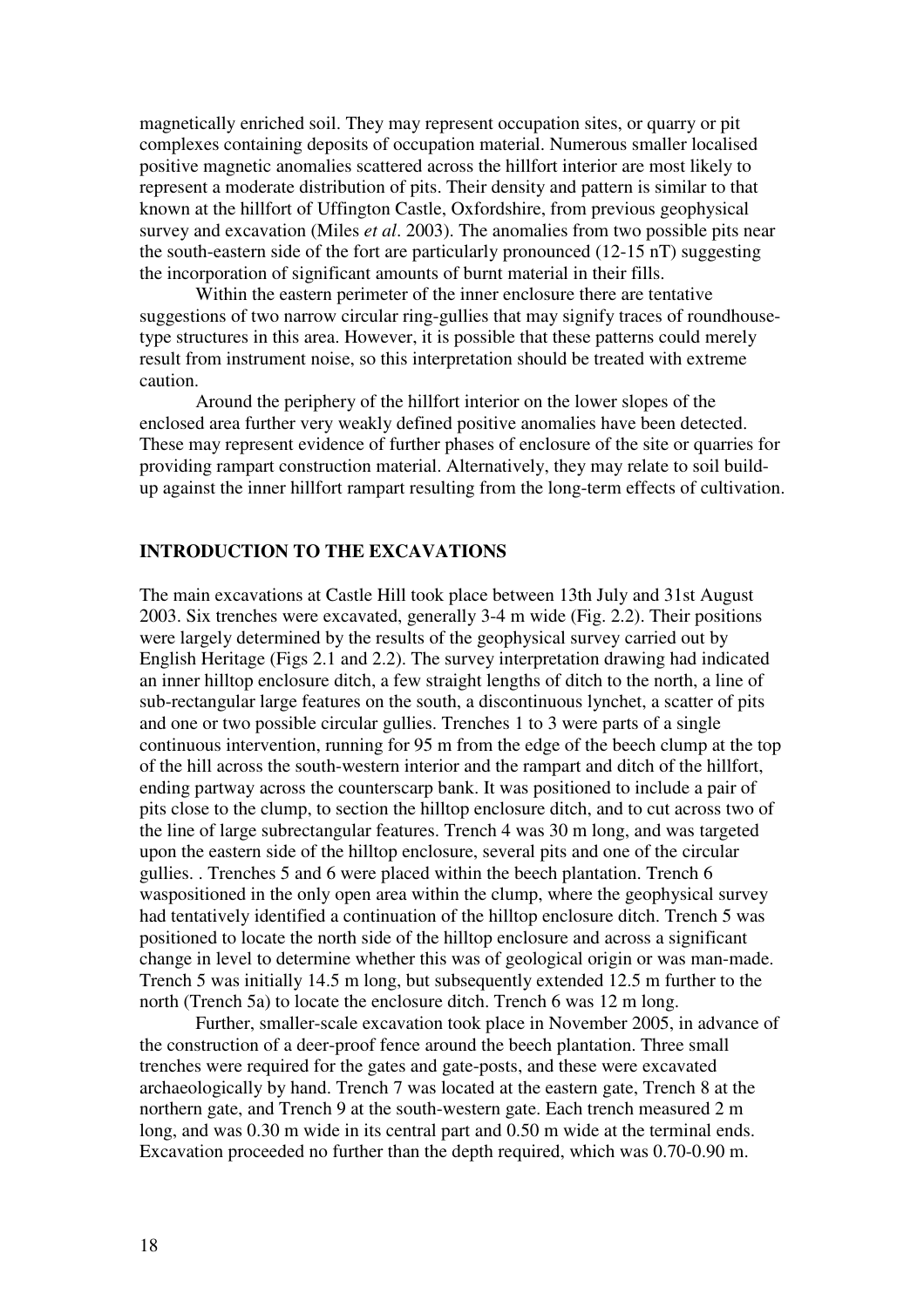A final phase of limited excavation occurred in May 2006, as part of work to improve the footpath running through the south-western entrance to the hillfort. The aim was to assist access and reduce erosion by cutting back the edges of the ramparts, and widening and levelling the existing path. An area just over 50 m long and 2.6 m wide at the base was excavated (Trench 10), partly by hand and partly by machine, with the sides battered back where the entrance passed between the ramparts of the hillfort. By agreement between English Heritage and the Northmoor Trust, excavation was limited to a depth of *c* 0.20 m, except where the edges of the path were cut back at 45º.

#### **SUMMARY OF EXCAVATION RESULTS**

As anticipated, preservation of the archaeology was best where sealed by colluvium behind the rampart. Upslope this gave way to a zone of truncation by ploughing. On the limited evidence recovered, preservation within the beech plantation was neither better nor worse than on the adjacent open hilltop, and archaeological features such as pits and ditches survived in both. No postholes were found, other than a few lying within ditch fills or the rampart core, possibly indicating that truncation was quite severe over much of the hillfort interior. An overall plan of features is shown in Figure 2.17.

 No early prehistoric features were found, but a small number of flint artefacts were recovered from the topsoil or from later features. These included a Mesolithic obliquely blunted microlith from the topsoil in Trench 5, and an earlier Neolithic leafshaped arrowhead from Trench 2. In addition, single residual early Bronze Age pottery sherds were recovered from early Iron Age pit 3006 (Trench 3) and postmedieval ditch 5017 (Trench 5).

 The inner enclosure ditch identified by the geophysical survey was uncovered in Trenches 3, 4, 5a and 6. Artefacts and radiocarbon determinations from the lower fills indicate a late Bronze Age date. No other contemporary features were found, although a possible pit broadly dated to the late Bronze Age/early Iron Age was found in Trench 7.

 Excavation of the rampart, ditch and counterscarp bank of the hillfort in Trenches 1-2 failed to produce conclusive evidence for the date of their construction. However, a few sherds of early Iron Age pottery from the lower fills of the ditch and from the core of the counterscarp bank suggest an early Iron Age date. The excavation at the south-western entrance of the hillfort was too shallow to reach the original rampart. Contemporary features within the hillfort were few, consisting of a pit with a very large finds assemblage at the northern end of Trench 3, and a possible smaller pit in Trench 4, although much early Iron Age material was recovered from the upper fills of the late Bronze Age enclosure ditch. There is evidence for more widespread occupation within the hillfort during the middle Iron Age, with thirteen pits belonging to this period found in Trench 3, and one in Trench 6. Six of the pits contained articulated, partially articulated or fragmentary human remains.

 Activity was much reduced during the late Iron Age and early Roman period, the only material of this date coming from silting deposits within the hillfort ditch, suggesting that this feature was no longer being maintained. Occupation returned in the late Roman period, focussing on the late 4th century AD. Features included three large rectangular features of uncertain function from Trenches 3 and 4, an inhumation burial from Trench 3, and a small pit from Trench 7. Much midden material was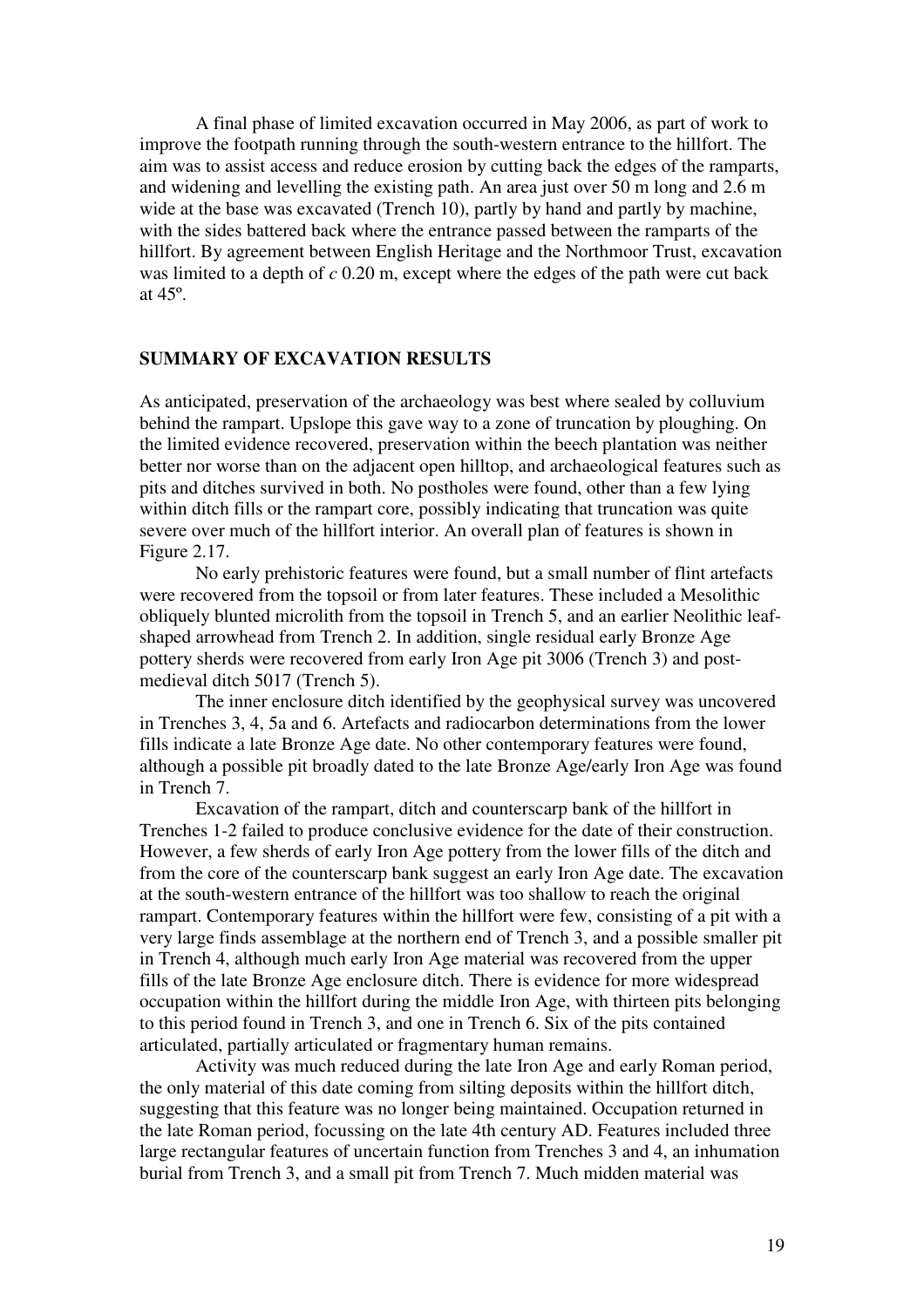deposited at the back of the rampart, and a partial dog skeleton accompanied by burnt limestone, pottery, tile and disarticulated human bones was deposited in the hillfort ditch.

There was no evidence for Anglo-Saxon activity beyond two residual pottery sherds from Trench 3. Small-scale occupation on the hilltop took place at some time during the 11th-13th centuries, however, represented by one pit in each of Trenches 4 and 6, and material from colluvial layers that built up behind the hillfort rampart. In the later medieval period the hilltop appears to have been cultivated, as attested to by a plough soil over the pit in Trench 6. Surviving ridges within the woodland appear to relate to the 18th century planting of the clumps.

### **STRATIGRAPHIC NARRATIVE**

#### **Trenches 1-3 (Figs 2.3-.5)**

### *Natural geology and topography*

Chalk was the underlying geology throughout the length of Trenches 1-3. At the very top end of Trench 3 the chalk was overlain in places by patches of plateau gravel. Here the chalk was covered by only 0.25 m of soil, and ploughmarks were visible in its surface. Lower down the slope a thin horizontal band of clay was found within the chalk that reached the surface just uphill of the hilltop enclosure ditch. Further downslope the depth of overburden gradually increased, so that immediately inside the hillfort rampart the natural chalk bedrock (3000) was exposed at a depth of 1.30 m beneath the present ground surface. Beneath the rampart and counterscarp bank the chalk was sealed by a buried prehistoric soil, and under the counterscarp bank the surface of the chalk increased from 1.2 m to 2.3 m below the present ground surface. The slope of the hill appears to increase from only around 6<sup>o</sup> towards the top to around 12º below the counterscarp bank, although it is probable that the slope towards the top was originally steeper, and has been reduced by ploughing.

#### *Late Bronze Age*

The inner enclosure ditch identified by the geophysical survey was exposed within Trench 3. The ditch (3017) was 3.9 m wide and 2.5 m deep, with steep sides and a flat base 2.1 m wide (Fig. 2.6; Pl. 2.1). The lower 0.85 m of the ditch contained fills dated to the late Bronze Age (contexts 3082, 3099, 3121, 3081, 3063 and 3118), with the subsequent infilling of the ditch occurring during the early Iron Age. The late Bronze Age fills give no indication of the existence of an upcast bank, although a subsequent very thick deposit from the northern side of the ditch probably indicates a bank on that side. While no *in situ* bank material was observed, and no trace of any features revetting a bank, two middle Iron Age pits immediately north of the ditch were shallower than other such pits to the south. This could possibly indicate the survival of a residual earthwork into the middle Iron Age, into which the pits on the north were dug.

The primary fill within the ditch (3082) was a thin silting deposit containing two sherds of late Bronze Age pottery and a small amount of animal bone. This was overlain by a thin lens of charcoal (3099) and a second silting deposit (3121), the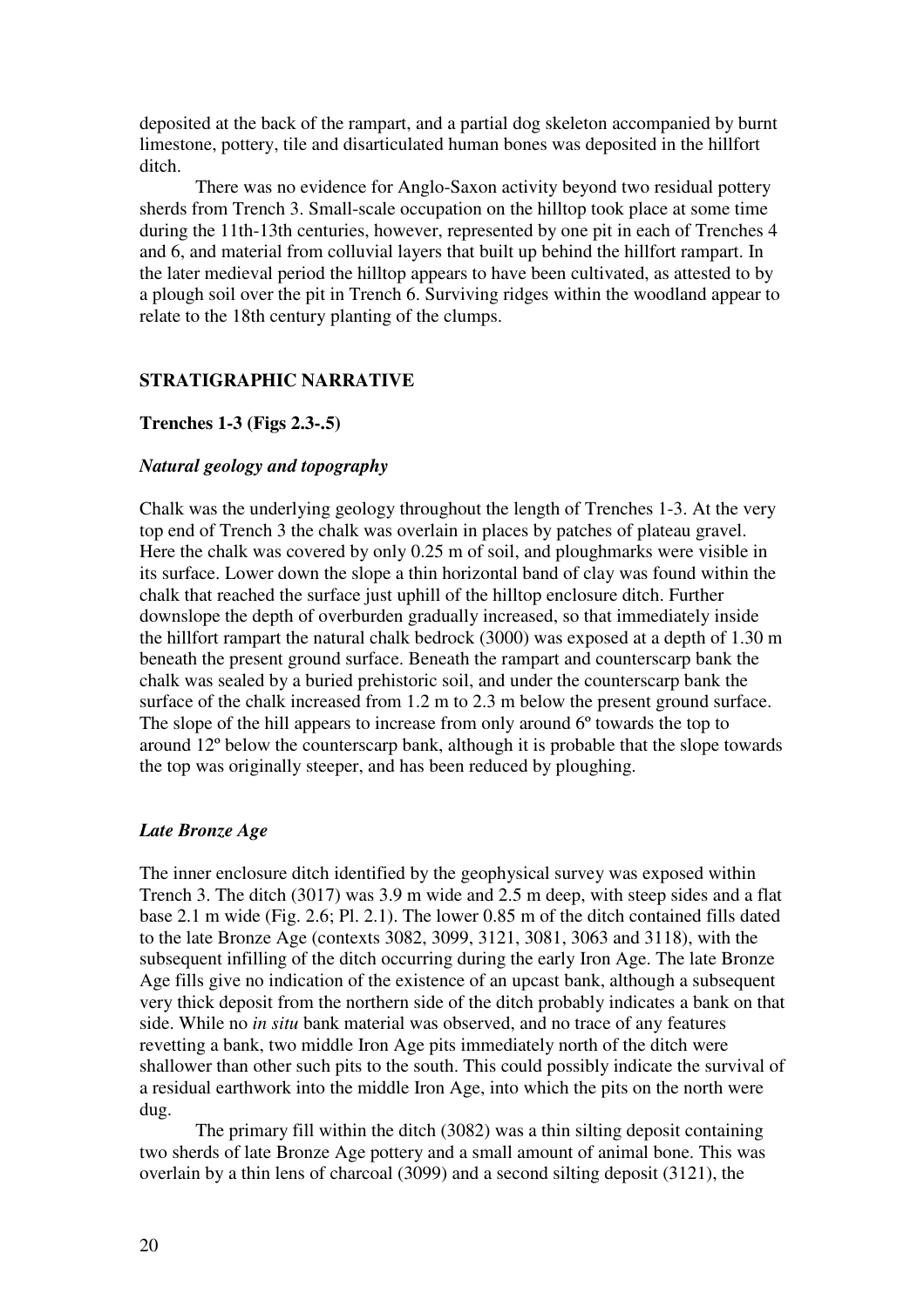latter containing a further late Bronze Age sherd. This was then followed by probable erosion layers containing numerous large pieces of chalk and red-brown clay (3063, 3081 and 3118). The clay is probably derived from a band of natural clay (3065?) overlying the chalk on the north side of the ditch. Small amounts of pottery and a fragment of human bone (left radius) were recovered from fill 3081.

Three radiocarbon determinations indicate that the lower fills of the ditch were deposited during the 10th-9th centuries cal BC. Fill 3099 produced date ranges of 1000-820 cal BC from charcoal (Poz-14317: 2760±35BP) and 1010-840 cal BC from animal bone (Poz-12521:  $2780 \pm 30$  BP). Fill 3081 meanwhile produced a determination of 1050-890 cal BC/880-840 cal BC from the human radius (Poz-12519: 2805  $\pm$  35 BP). Bayesian modelling has suggested a slightly refined dating of 1010-870 cal BC for 3099 and 970-830 cal BC for 3081 (Chapter 4).

#### *Early Iron Age*

### *Infilling of the late Bronze Age enclosure ditch*

The middle and upper fills of the late Bronze Age enclosure ditch (2.0 m deep) can be dated through ceramic associations to the early Iron Age. The first of these deposits (3050 and 3072) consisted of chalky silts, and probably represent episodes of erosion, largely deriving from the northern side of the ditch. This may indicate the presence of an earthwork bank on this side of the feature. The ditch then appears to have been filled by a series of silting deposits (3018, 3024, 3035, 3046, 3065 and 3080). Substantial quantities of finds were recovered from these fills, including over 3.8 kg of pottery and 2800 pieces of animal bone. A chalk spindle whorl was also recovered from fill 3024 (Fig. 3.13.1). A few fragments of Roman and medieval pottery and two iron nails from the uppermost fill of the ditch (3018) are regarded as intrusive. Mollusc evidence from fill 3024 suggests that open grassland conditions prevailed.

#### *The hillfort defences*

The upstanding hillfort defences consist of three main elements: a substantial ditch (Trench 1), a counterscarp bank on the outside edge of the ditch (Trench 1) and a rampart on the inside of the hillfort ditch (Trench 2). Excavation showed that the counterscarp bank and rampart were constructed above a buried ground surface, consisting of a clay silt soil up to 0.30 m deep, containing no datable finds (1009, 1015 and 1036 beneath the counterscarp; 2031 and 2036-9 beneath the inner rampart). No clear dating evidence was recovered from the inner rampart. However, very small amounts of early Iron Age pottery were recovered from within the counterscarp bank and from one of the lower fills of the ditch.

 The ditch was constructed at a slight break of slope on the natural ground surface (Fig. 2.3; Pls 2.3 and 2.4). It was 16 m wide and a maximum of 7.5 m deep from the original ground surface. It had a 'V' shaped profile, with sides dipping at 35° to 45° to a 0.80 m-wide flat base. The ditch appears to have been kept clean during much of the Iron Age, as only 0.60 m of fills built up before the late Iron Age/early Roman period. These consisted of a primary, chalk-rich erosion deposit (1023), overlain by a layer of silty clay (1017). Although fill 1023 was sterile, fill 1017 produced two sherds of early Iron Age pottery and a small amount of animal bone.

Much of the material excavated from the ditch appears to have been used in the construction of the counterscarp bank. On the edge of the ditch the counterscarp bank survived  $c<sub>1</sub>$  m higher than the buried ground surface from which the ditch was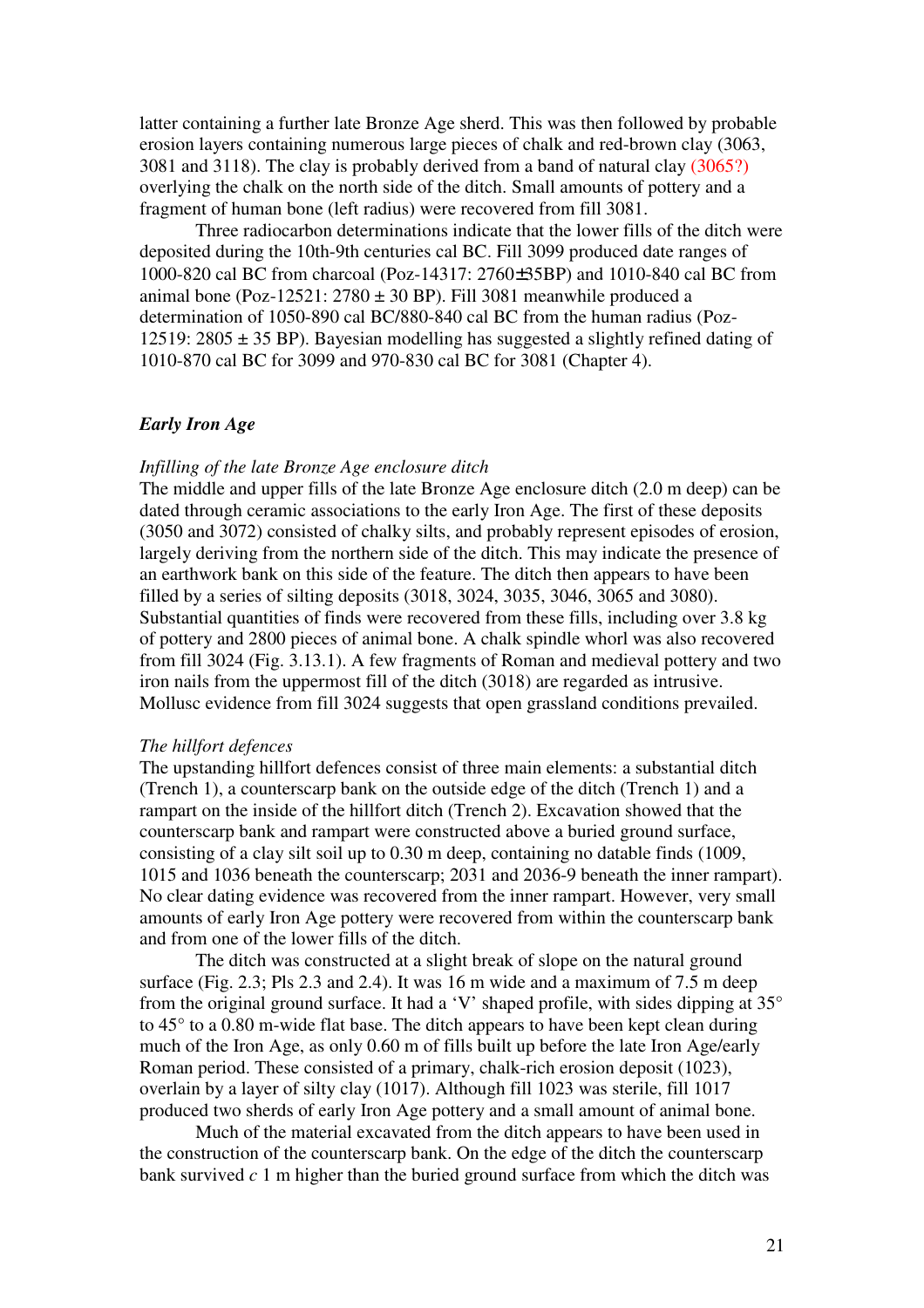cut, and increased to more than 2 m high at the edge of the trench. The bank was over 5 m wide at its top, and it sloped down on the outer side at an angle of *c* 30° to the fields below. The core of the bank was formed of three layers, probably deposited during the initial construction of the earthwork. A lower layer of chalk (1012) was overlain by a deposit of clay (1008), which was in turn capped by a further deposit of chalk (1007/1032). One sherd of late Bronze Age pottery was recovered from layer 1012, and one early Iron Age sherd from layer 1008. Small amounts of animal bone were also found in all three layers. The upper layers of the counterscarp bank were made up of a series of thin deposits of chalk (1025, 1027 and 1033-1035) interleaved with bands of silt (1026, 1028 and 1029), possibly representing the formation of turf lines. These may indicate that the outer bank was repeatedly added to as the ditch was cleaned out.

Interpretation of the stratigraphy of the rampart is problematic, partly due to limited exposure (Fig. 2.4; Pl. 2.5). Although the upper layers of the rampart (to 1.30 m below present ground level) were excavated across the full 3.5 m width of the trench, the lower levels were only excavated in a 1 m wide slot along the centre of the trench. Problems were also caused by the fact that the stratigraphy of the rampart had suffered severely from disturbance by animal burrowing. A further issue is that the profile of the rampart and ditch may suggest that the original front of the rampart has been removed through erosion (see below). Given these factors, the interpretation of the structure and development of the rampart presented here must be regarded with caution.

A possible early stage of construction is represented by feature 2034, sealed beneath the main body of the rampart. This was recorded as a possible linear slot running parallel to the ditch, measuring 0.50 m wide and 0.24 m deep, although it is notable that it could not be discerned in the south-east facing section. It had a lower fill of chalky silt (2056) and an upper fill of chalk rubble (2035), indistinguishable from overlying rampart layer 2023. No finds were recovered. The interpretation of this feature is somewhat uncertain, and as it lay in an area of intense animal burrowing a non-archaeological origin is entirely possible.

The main body of the rampart survived 7 m wide and a maximum of 1.40 m high above the buried ground surface on which it was built. The rampart was made up of dumped deposits of chalk rubble (2023 and 2046) or chalky silt (2044, 2045, 2048, 2052, 2054, 2055, 2066 and 2073), with one layer of orange-brown clay also present (2047). The orientation of these layers, which dipped towards the hillfort interior even close to the edge of the ditch, shows that there was no room for a gap between the rampart and the existing edge of the ditch. This must indicate that either there was originally some form of revetment at the front of the rampart, or the ditch was originally much narrower, and has eroded back some distance. No trace of any timber or stone revetment could be seen at the front of the rampart; although this could have been removed by erosion, no collapsed stone facing was recovered from the ditch.

The rear of the rampart appears to have been marked by a linear slot, 2040, cut into the pre-rampart soil levels. This was 1.20 m wide and 0.50 m deep, with steep sides and a flat base. The chalky deposits making up the rampart (2028 and 2052- 2054) extend no further than trench 2040, suggesting that the latter may have held some form of timber revetment or kerb. If so, it is uncertain whether layers 2028 and 2052-2054 butted up to a revetment set into the rear of trench 2040, or represent slumping from the original rampart core after a revetment placed more centrally within 2040 had decayed or been removed.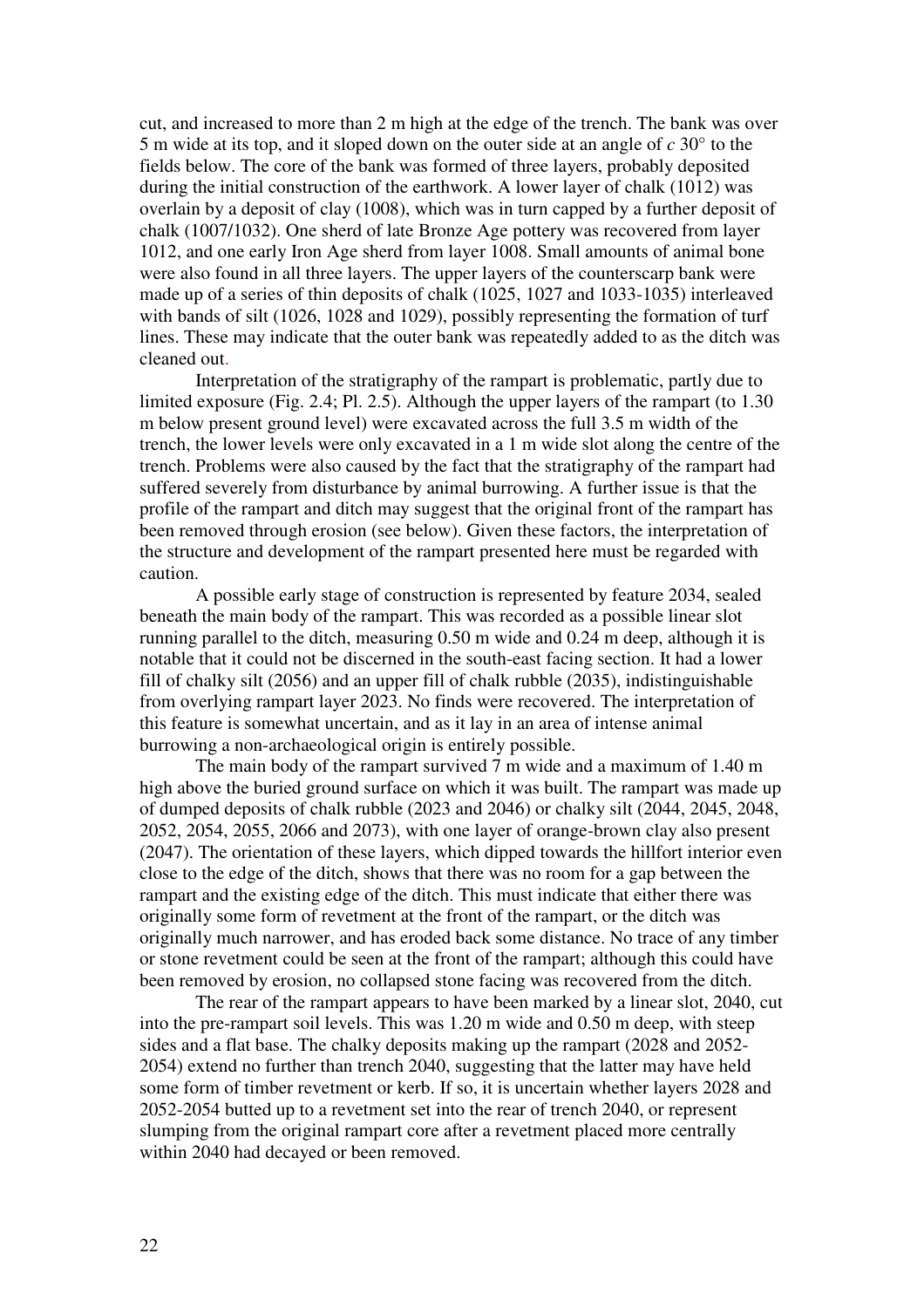At a later stage, the rear of the rampart appears to have been remodelled through the construction of a second probable revetment slot (2032), cutting through rampart layers 2052 and 2054. This was 1.25 m wide and 1.00 m deep, with a Ushaped profile, and extended across the width of the trench. It contained a lower fill of mid grey clay silt (2033) and an upper fill of chalky silt (2063). A posthole (2065) was visible in the north-west facing section, extending below the main cut of the slot. This was 0.30 m in diameter and 0.36 m deep, and would appear to confirm the function of the slot as a setting for a timber revetment.

A single sherd of late Bronze Age or early Iron Age pottery was recovered from the lower fill (2033) of slot 2032. Aside from this, no datable artefacts were recovered from any contexts associated with the original rampart. Finds from the layers above the original rampart - which form the upper part of the earthwork as visible today - show that these were deposited during the late Roman period (see below).

#### *Pit 3006*

The only contemporary internal feature uncovered within these trenches was a large sub-circular pit (3006) located 62 m to the north of the rampart. This was 3.50 m in diameter and 0.75 m deep, with vertical sides and a flat base (Fig. 2.6). It had probably suffered severely from agricultural truncation, due to its location near to the crest of the hill. The pit produced an extraordinary assemblage of finds, including over 11 kg of pottery and 12 kg of animal bone.

The lower fills of the pit consisted of thin erosion layers, most of which had entered the pit from the north-east. Chalk-rich lenses (3060, 3090 and 3092) alternated with sandy silt or clay silt deposits (3038, 3086-3089, 3091, 3093, 3095). Only 164 g of pottery and 187 g of animal bone were recovered from these fills. The middle and upper fills of the pit mainly took the form of dumped deposits, containing large quantities of finds, including pottery that was often in a fresh, well-preserved condition. The first of these dumped layers consisted of a brown-grey clay silt (3061). In addition to 1.7 kg of pottery and 2.7 kg of animal bone, a fired clay sling-shot and a worked bone needle (Fig. 3.12.1) and gouge (Fig. 3.12.3) were recovered. The animal bone included a partially articulated raven skeleton, which could represent a 'placed' deposit. A sample from this layer produced a rich charred plant assemblage, including cereal grains, chaff, weed seeds, hazelnut shell and charcoal. Layer 3061 was overlain by a sterile lens of chalk (3094), which was followed by two further clay silt deposits (3036 and 3059), and then by a deposit of silty chalk (3039). Three silty clay back-fill deposits completed the sequence (3007, 3034 and 3040). The deposits from 3059 upwards contained 9.4 kg of pottery, 9.7 kg of animal bone. In addition, a worked bone gouge (Fig. 3.12.2) was recovered from layer 3039 and an antler object, possibly a handle (Fig. 3.12.4), from layer 3034. A sample from layer 3040 produced a modest charred plant assemblage, including some cereal grains and charcoal.

### *Middle Iron Age*

Thirteen pits in Trench 3 can be dated to the middle Iron Age, indicating a concentration of activity within this part of the hillfort interior (pits 3002, 3004, 3013, 3015, 3025, 3029, 3057, 3098, 3109, 3116, 3131, 3152 and 3155). These pits were all relatively shallow, and had probably suffered from a significant degree of truncation.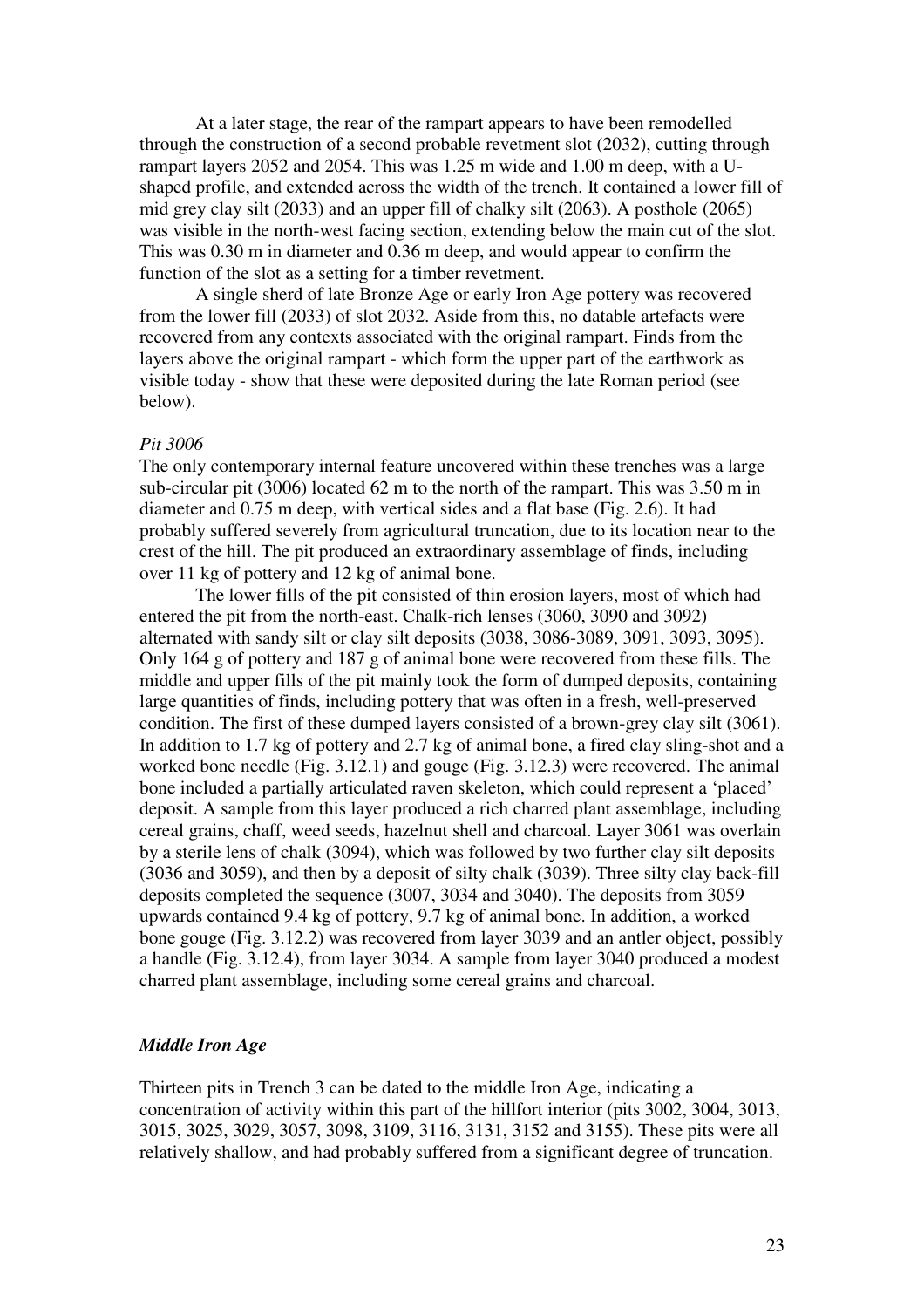Human remains were recovered from five of the pits, a notably high frequency. The pits will be described in turn from south to north.

 Feature 3116 was shallow, sub-circular pit, 0.10 m deep, with a flat base, and had been heavily truncated by later Romano-British activity. It had a single clay fill, largely taken up by a tightly crouched adult human skeleton (3113), lying on its right side and facing west (Fig. 2.8). This feature may have been a purpose-dug grave rather than a pit, due to its oval shape, small size and shallowness. The posture of the skeleton could indicate that the body had been bound. Three sherds of a middle Iron Age vessel and a few fragments of animal bone were also recovered. Staining on one of the animal bones suggests that there was formerly a copper alloy object in the grave (Chapter 4). A radiocarbon determination of 400-340 cal BC/300-200 cal BC (Poz-12522:  $2275 \pm 30$  BP) was obtained from the skeleton.

 Pit 3155 was only partly uncovered at the western edge of excavation, and was cut away on the south by Roman feature 3157. It appeared to be sub-rectangular in form, measuring at least 1.30 m long and 0.30 m deep, with a bowl-shaped profile. Following a shallow initial deposit of sterile chalky silt (3165), the body of an adult female was interred within the pit (3183). The body appears to have been placed in a supine position, with its head to the west (Fig. 2.8). A radiocarbon determination of 360-270 cal BC/260-100 cal BC (Poz-12523: 2160 ± 30 BP) was obtained from the skeleton. The body was overlain by a clay silt backfill deposit (3164), containing a few fragments of middle Iron Age pottery and animal bone.

 Pit 3131 survived 1.46 m long and 0.23 m deep, the east side having been cut away by Roman feature 3067. The surviving part had sheer sides and a flat base, and was probably originally circular. It contained two lower, sterile, chalk-rich erosion deposits (3138 and 3139), and an upper fill of silty clay (3132). This upper fill produced 72 g of pottery and 16 g of animal bone.

Pit 3029 was a bowl-shaped feature, 0.50 m deep, truncated on its southern side by late Roman quarry 3067. It had two lower fills of sterile silty clay (3064 and 3104), and an upper clay silt fill containing pottery and animal bone (3030/3110). Most of the pottery dated to the middle Iron Age, with three Roman sherds and one Saxon sherd thought to be intrusive. The pit cut a similar, earlier feature, 3109. This measured 1.50 m in diameter and 0.50 m deep, with gently sloping sides and a fairly flat base. It contained four clay silt deposits that were devoid of finds. While the date of this pit is thus unclear, it has been tentatively ascribed to the middle Iron Age on the basis of its similarity to pit 3029.

Pit 3098 lay adjacent to the northern edge of pit 3109, although no clear stratigraphic relationship could be discerned. Its initial fill of sterile sandy clay (3097) was overlain by a chalky silt deposit containing a few sherds of middle Iron Age pottery (3101). This was followed by two clay silt deposits containing small amounts of animal bone (3054 and 3100). The upper fill of dark brown clay silt (3020) contained a human neonate skeleton (3048), placed close to the eastern edge of the pit. The body was crouched and lay on its right side, facing east (Fig. 2.8). Some 372 g of middle Iron Age pottery and 532 g of animal bone were also recovered. Say how much. A sample taken from this layer produced a sparse charred plant assemblage, including cereal grain, chaff, weed seeds and charcoal.

 Pit 3152 lay immediately to the east of 3098. This was significantly deeper than the other contemporary features in the area, measuring 1.30 m in diameter and 0.85 m in depth, with vertical sides and a flat base. It contained a remarkable sequence of three human burials (Fig. 2.7). At the base of the pit lay the skeleton of an adult male (3160), crouched on its right side with its head to the south (Pl. 2.6). A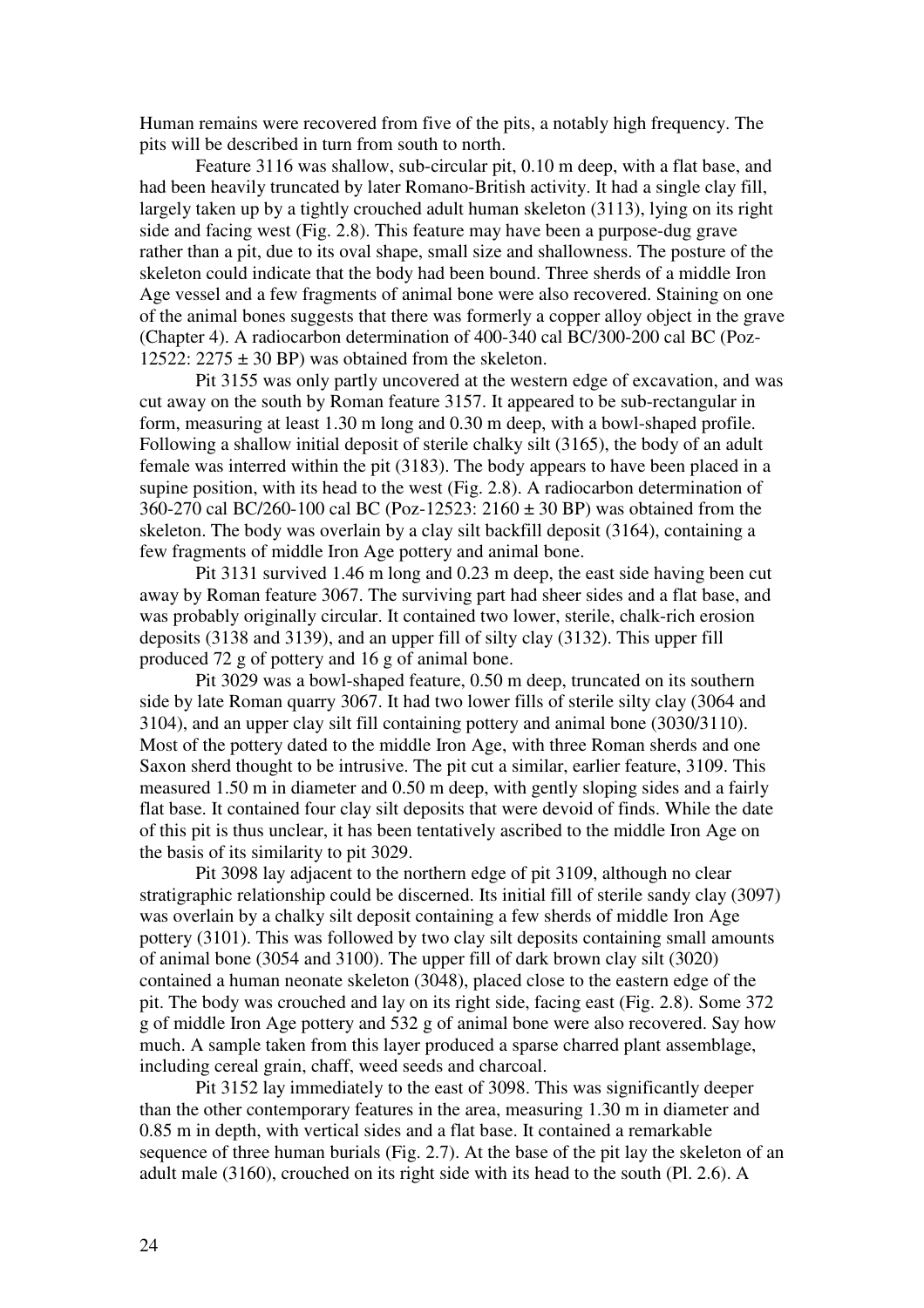patch of charred material lay close to the feet (3166), and two small pieces of animal bone (a sheep/goat humerus and a rib) lay under the left arm. Radiocarbon determination of 370-160 cal BC (Poz-12525:  $2180 \pm 30$  BP) has been obtained from the skeleton. The burial was covered by a fairly clean back-fill deposit of silty clay (3159), containing small amounts of pottery and animal bone. This was overlain by a further deposit of silty clay (3145/3146) containing the partially articulated remains of an adult female (3143). Four sections of the skeleton were found: the left femur and pelvis, the left tibia, the sacrum and lower spine and a medial section of the spine and ribs (Pl. 2.7). Cut marks were present at the distal end of the femur and proximal end of the tibia, probably resulting from the dismemberment or defleshing of the body. A cattle skull was found close to the human remains, and a sheep/goat skull was present slightly higher in the backfill. The pit was then back-filled with two sterile layers of silty clay (3144 and 3153/3154). Subsequently, during the late Iron Age or early Roman period a neonatal human skeleton inserted, although it is unclear whether this was in a recut or in a hollow left as the bodies beneath decayed.

 A group of three intercutting pits lay to the north of the late Bronze Age enclosure ditch. The earliest of these pits (3015) was oval in form, measuring 2.90 m long and 0.20 m deep, with steep sides and a flat base (Fig. 2.6). It was filled by a pale, chalky silt deposit (3016), from which a small group of disarticulated human bone was recovered. The bone derived from an adult male, and comprised fragments of the left pelvis and of the left and right femurs. Small amounts of middle Iron Age pottery and animal bone and a small iron strip (SF 3017) were also recovered. Pit 3015 was subsequently cut by two further pits (3025 and 3057). Pit 3025 was a circular, bowl-shaped feature, measuring 0.90 m in diameter and 0.18 m deep. It was filled by a dark brown clay silt deposit, containing small amounts of middle Iron Age pottery and animal bone. Pit 3057, meanwhile, was only partially exposed at the edge of excavation. It was at least 1.50 m in diameter and 0.45 m deep, with a slightly irregular profile (Fig. 2.6). It contained a sequence of four silty fills. While the lower three fills were devoid of finds, the uppermost layer produced small amounts of Iron Age pottery and animal bone. A few sherds of Roman pottery and disarticulated fragments of human bone were recovered from pit 3057, but were probably introduced by ploughing from the adjacent Roman burial 3010.

 Pit 3013 lay immediately to the north of 3015. It was circular in plan, measuring 1.10 m in diameter and 0.20 m deep, with vertical sides and a flat base. It contained a single fill of dark grey sandy clay, which produced middle Iron Age pottery, burnt stone and animal bone, along with two small fragments of copper alloy (Fig. 3.11.1).

The two pits at the northern end of the trench, 3002 and 3004, appear to have suffered particularly severely from agricultural truncation. Pit 3002 was 1.40 m in diameter and 0.24 m deep, with steep sides and a flat base. It had two fills of sandy clay, which produced middle Iron Age pottery and animal bone, including a fish bone from the lower fill. A sample from the upper fill (3003) contained a fairly sparse charred plant assemblage, including cereal grain, weed seeds and charcoal. Pit 3004 was similar in size and form, measuring 1.43 m in diameter and 0.34 m deep. It contained a single fill of sandy clay, which again produced a few fragments of middle Iron Age pottery and animal bone. An iron nail fragment is thought to be intrusive.

#### *Late Iron Age/Early Roman period*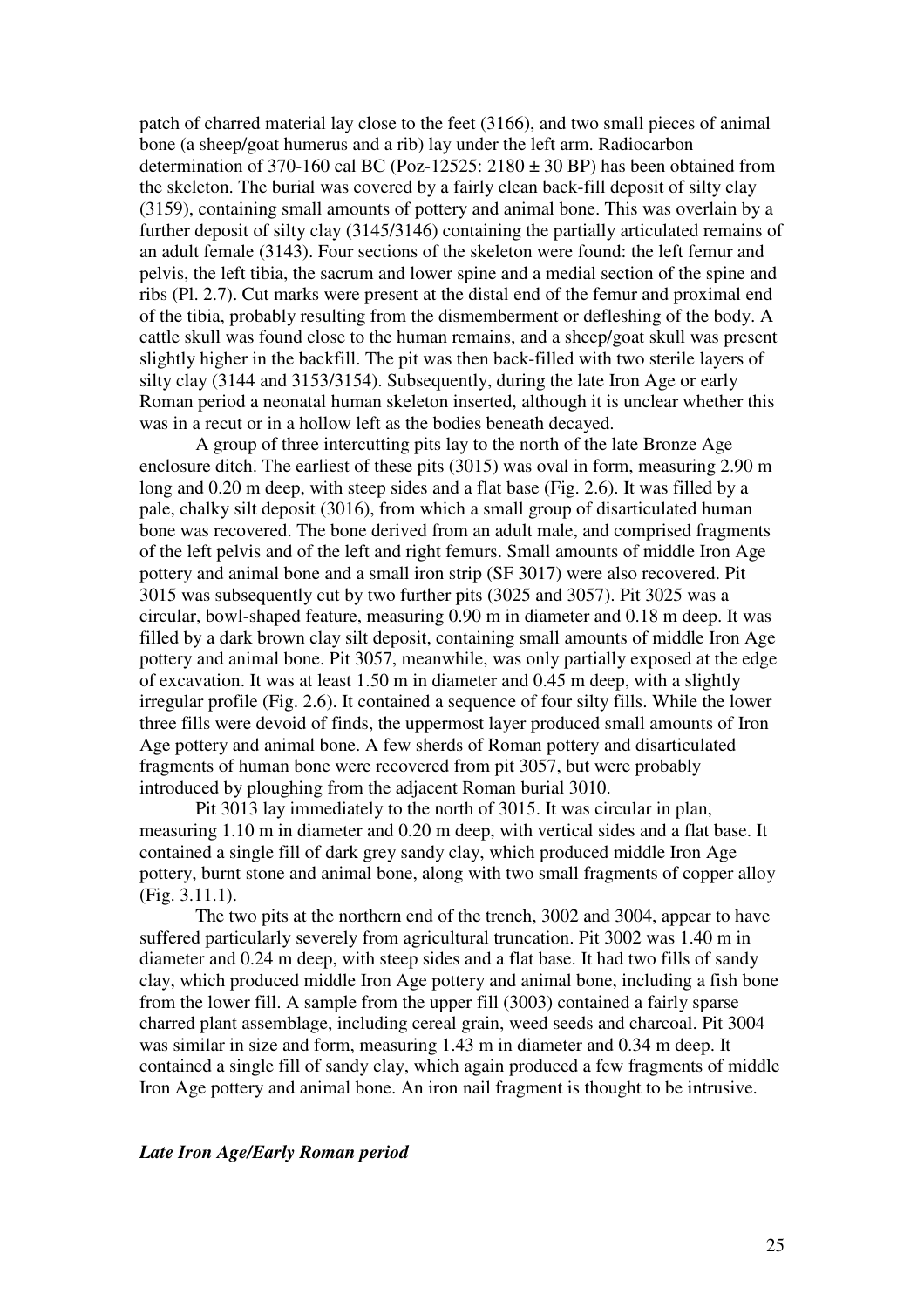The first significant accumulation of material in the hillfort ditch appears to have occurred during the 1st century AD. These deposits were up to 0.80 m thick, and comprised a layer of chalky clay (1006) overlain by a dark brown silt deposit (1016). 'Belgic' pottery and animal bone were recovered from both layers.

 There was little evidence for contemporary activity within the hillfort. However, a neonatal human skeleton was inserted into the upper part of middle Iron Age pit 3152 during this period. The skeleton appeared to be contained within a bowlshaped recut of the pit (3042), measuring 1.15 m in diameter and 0.29 m deep, although it is possible that this was actually a hollow produced by the settling of the pit fills below as the bodies within them decomposed. The recut or hollow had a very stony lower fill (3052), producing a few fragments of pottery and animal bone, and an upper fill of dark brown silty clay (3041) containing the neonate (3074). The body lay at the north-eastern edge of the pit, and appeared to be crouched, with its head to the north. A radiocarbon determination of 20 cal BC-130 cal AD (Poz-12518:  $1945 \pm 30$ ) BP) was obtained from the skeleton, demonstrating that this burial had been interred over a century later than the adult burial at the base of pit 3152. Other finds from layer 3041 consisted of a few fragments of animal bone and 67 g of middle Iron Age pottery. The latter could be residual, although middle Iron Age-type pottery with associated radiocarbon dates spanning the later 1st century BC-early 1st century AD has been found locally at Mount Farm, Berinsfield (Lambrick forthcoming).

#### *Late Roman period*

Further accumulation of deposits in the hillfort ditch occurred during the late Roman period, reaching up to 0.80 m thick. A layer of clay (1011) contained the articulated spine of a dog (1014) accompanied by a group of human disarticulated human bones (1013), probably deriving from a single adult individual (Pl. 2.8). The bones were also accompanied by a scatter of burnt limestone fragments and by 406 g of Roman pottery and fragments of fired clay. This deposit was overlain by a chalky clay erosion deposit (1004), which was followed by an episode of silting (1010). These latter deposits produced further pottery, tile, fired clay and animal bone.

A series of midden-like deposits were dumped at the rear of the hillfort rampart and extending over its top during this period, creating a false 'crest' to the earthwork. These dumped layers consisted of brown-grey clay silts, rich in occupation debris (2005, 2006, 2008 and 2017). They were up to 1 m thick in total, and extended 3 m back from the rear of the rampart. The lowest of the layers (2017) sealed a pair of small, undated, intercutting pits (2020 and 2064). Finds from these layers included large sherds of late Roman pottery, abundant animal bone, and iron nails. Layer 2017 additionally contained some fragments of vessel glass, an iron door stud, and an iron penannular brooch. In the south-east facing section, the dumped Roman layers were disturbed by a possible tree throw hole - clearly visible as a dark brown feature at the crest of the rampart on Plate 2.5 - which also produced Roman material.

 An extensive layer of silty colluvial soil also formed behind the rampart during this period, butting up to dumped deposit 2017 and extending for 17 m to the north (3122/3123/3150). These layers appeared to fill a slight hollow within the natural chalk (Fig. 2.3), which corresponds to the 'lynchet' found in the geophysical survey. It is not certain whether this hollow was of natural or human origin. However, the fact that it contained no Iron Age deposits, and that the prehistoric buried soil beneath the hillfort rampart did not continue into this area, could suggest that it was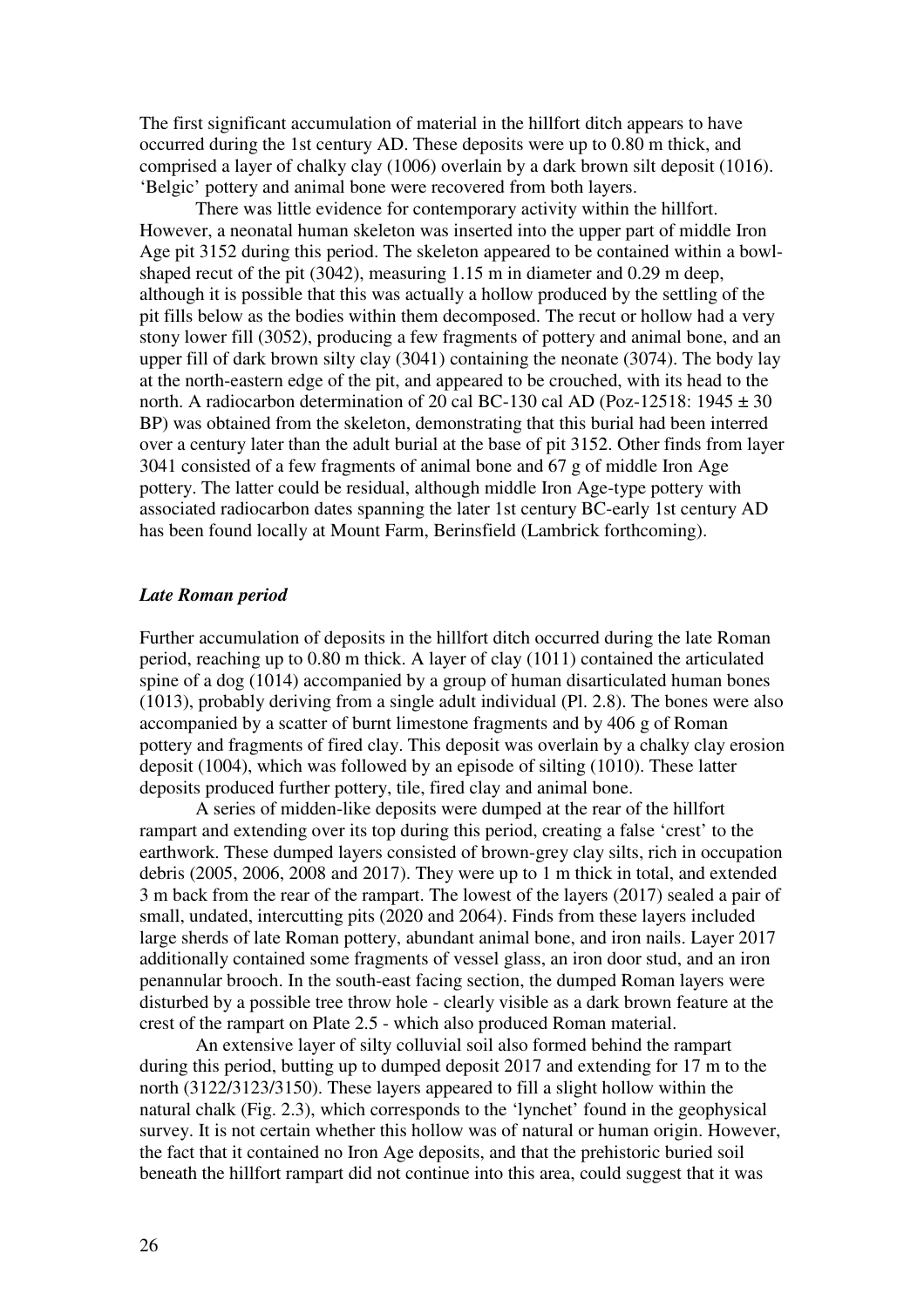an artificial feature (such as a shallow quarry) created in the Roman period. At the base of the hollow, a small area of probable metalling was seen (3149), consisting of small pebbles set into a shallow lens of clay (Fig. 2.3). The late Roman colluvial layers above this and filling the hollow were up to 0.40 m thick, and contained pottery, animal bone, two worn 3rd-4th century coins, two fragments of late 4th-5th century vessel glass, a rotary quern fragment and a chalk spindle whorl (Fig. 3.13.2).

 Further inside the hillfort, to the north of the colluvial deposits, were two large rectangular pits, interpreted as possible quarries (3067 and 3157). These were only partly exposed within the area of excavation, and neither was fully excavated. The geophysical survey data suggests that around half of each feature was uncovered within the trench.

The exposed area of pit 3067 measured 8 m by *c*. 4 m wide, and was cut over 1 m into the natural chalk at the south end (Fig. 2.9). It had vertical sides at its southern end, but sloping upper sides at its northern end, probably from weathering over some time. Only a small area of the base of the feature was exposed, but this was flat and level. If the base throughout was level, the feature would have been at least 1.75 m deep at the north end. The fills consisted of naturally-deposited clay silt deposits (3049, 3070, 3085, 3119 and 3126-3129) interleaved with chalky erosion deposits (3055 and 3073). Modest amounts of late Roman pottery and animal bone were recovered, along with a small copper alloy ring from layer 3085 (SF 3039). Fragments of human bone were also recovered from layers 3049 and 3085, although these could have been incorporated from one of the adjacent truncated Iron Age pits.

 The other rectangular pit (3157) lay alongside pit 3067, but was smaller, as indicated by the geophysical plot. This feature was not excavated to the bottom. The upper clay silt fill (3161) of the pit produced a few fragments of animal bone and a human cranium (SF 3072). The latter find could perhaps have derived from middle Iron Age pit 3155, which contained a partial human skeleton and was cut by 3157. As no datable finds were recovered, 3157 has been phased purely on the grounds of its similarity to 3067.

 Further uphill, a shallow grave (3010) was cut into the upper fills of Iron Age pit 3015. It contained the supine skeleton of an adult male (3012), with its head to the south-west (Fig. 2.8). The grave was very shallow and had been truncated by ploughing, removing the skull and much of the lower mandible. The burial was accompanied by several large pottery sherds, one from an Oxford Ware colour-coated bowl found on the pelvis, and three from local Compton vessels, dating the burial to the 4th century.

#### *Roman/medieval period*

A series of colluvial layers overlying the late Roman deposits contained Roman, Saxon and medieval finds, presumably as a result of mixing through plough action (3027, 3028, 3062, 3096, 3105 and 3120). The layers were up to 0.50 m thick, and extended from the rear of the hillfort rampart for a distance of 28 m to the north.

The deposits overlie late Roman features and are sealed by medieval deposits of the late 11th-13th centuries, so fall broadly into the Saxon period. However, the mixed nature of the finds within them means that they can only be ascribed a broad 'Roman/medieval' date. Much of the pottery was of late Roman date, but an early to middle Saxon sherd was found in deposit 3028, and ten sherds of 11th-13th century pottery were also recovered. Disarticulated human bone was also recovered from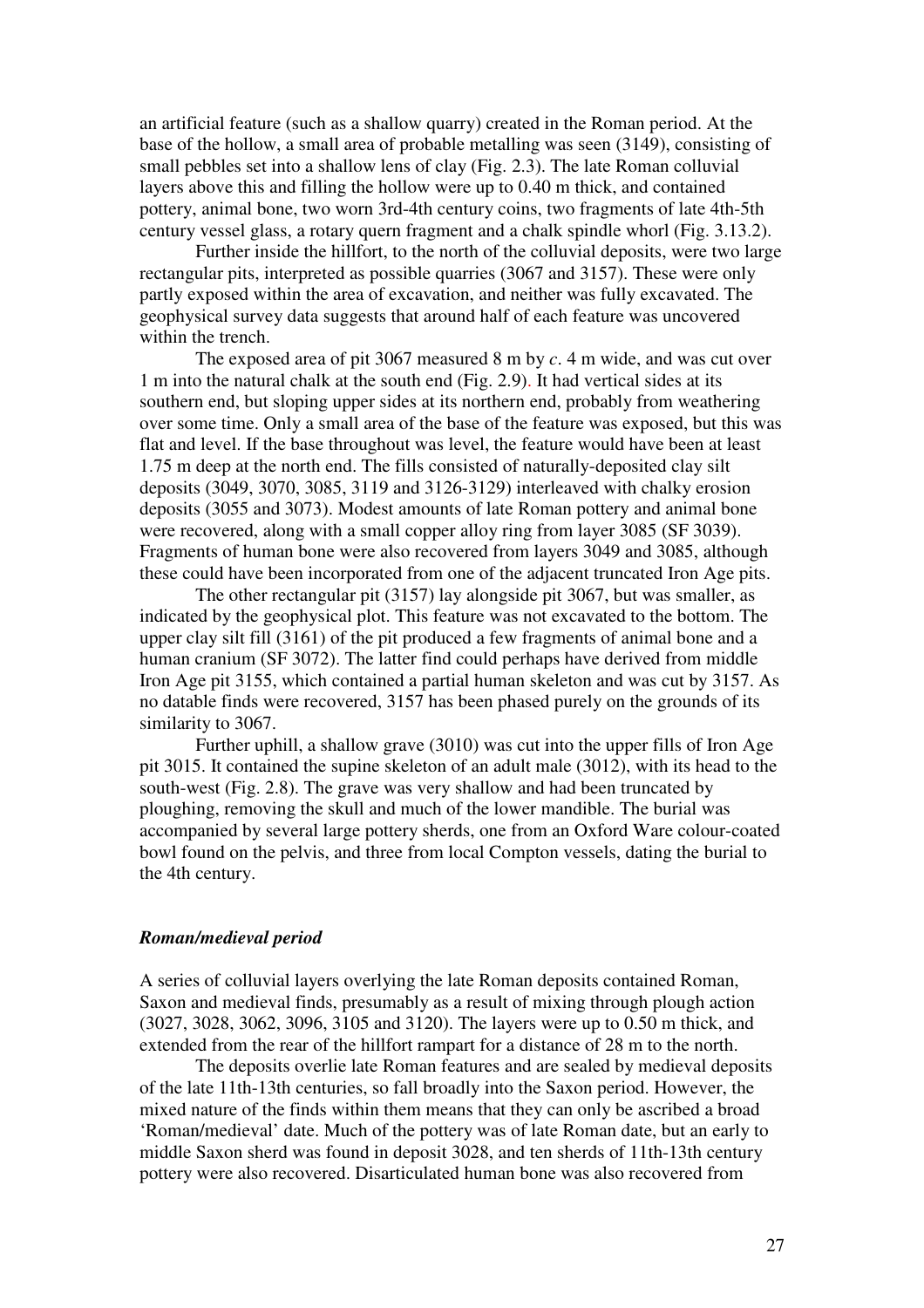layer 3028, lying above late Roman quarry pit 3067 (Fig. 2.9), and had no doubt been redeposited from an earlier feature.

# *Medieval period*

Above the 'Roman/medieval' deposits, a further group of colluvial layers can be more securely dated to the medieval period (1005, 1021, 3022, 3043-3045 and 3075-3077). These were up to 0.50 m thick, extending for 30 m to the north of the rampart, and also continuing over the crest of the rampart and into the northern edge of the hillfort ditch. Pottery, burnt stone and animal bone were recovered. Although a significant minority of the pottery consisted of residual prehistoric or Roman material, several large, refitting fragments of an 11th-13th century Wallingford Ware vessel were recovered from the deposits immediately behind the hillfort rampart (Fig. 3.9.1). A number of iron objects were also found, including nails, a decorative hinge or door strap (Fig. 3.11.2), a handle mount (Fig. 3.11.3) and two socketed points, possibly arrowheads (Fig. 3.11.4-.5).

# *Post-medieval period*

The finds from the uppermost silting deposits within the hillfort ditch - up to 0.60 m thick - show that these were laid down during the post-medieval period (1001-1003 and 1018).

# **Trench 4 (Fig. 2.10)**

# *Natural geology*

The natural geology in Trench 4 consisted of chalk, overlain by sand belonging to the Plateau Gravel at the western end of the trench. These deposits were encountered at a depth of 0.25 m beneath the present ground surface throughout the length of the trench, which sloped at an angle of only a few degrees down to the east.

# *Late Bronze Age*

The late Bronze Age enclosure ditch was uncovered in the centre of the trench (4007). At this point the ditch was 4.3 m wide and ran on a north-south alignment. Only the upper 0.40 m of the ditch was excavated, showing that this part of the feature had fairly gently sloping sides. The material recovered from the excavated fills suggested that, as with intervention 3017, the final infilling of the ditch took place during the early Iron Age (see below)

# *Early Iron Age*

The upper fills of late Bronze Age enclosure ditch 4007 consisted of a series of naturally-formed silting deposits. Two sherds of early Iron Age pottery and a single piece of animal bone were recovered from the lowest of the exposed fills (4013).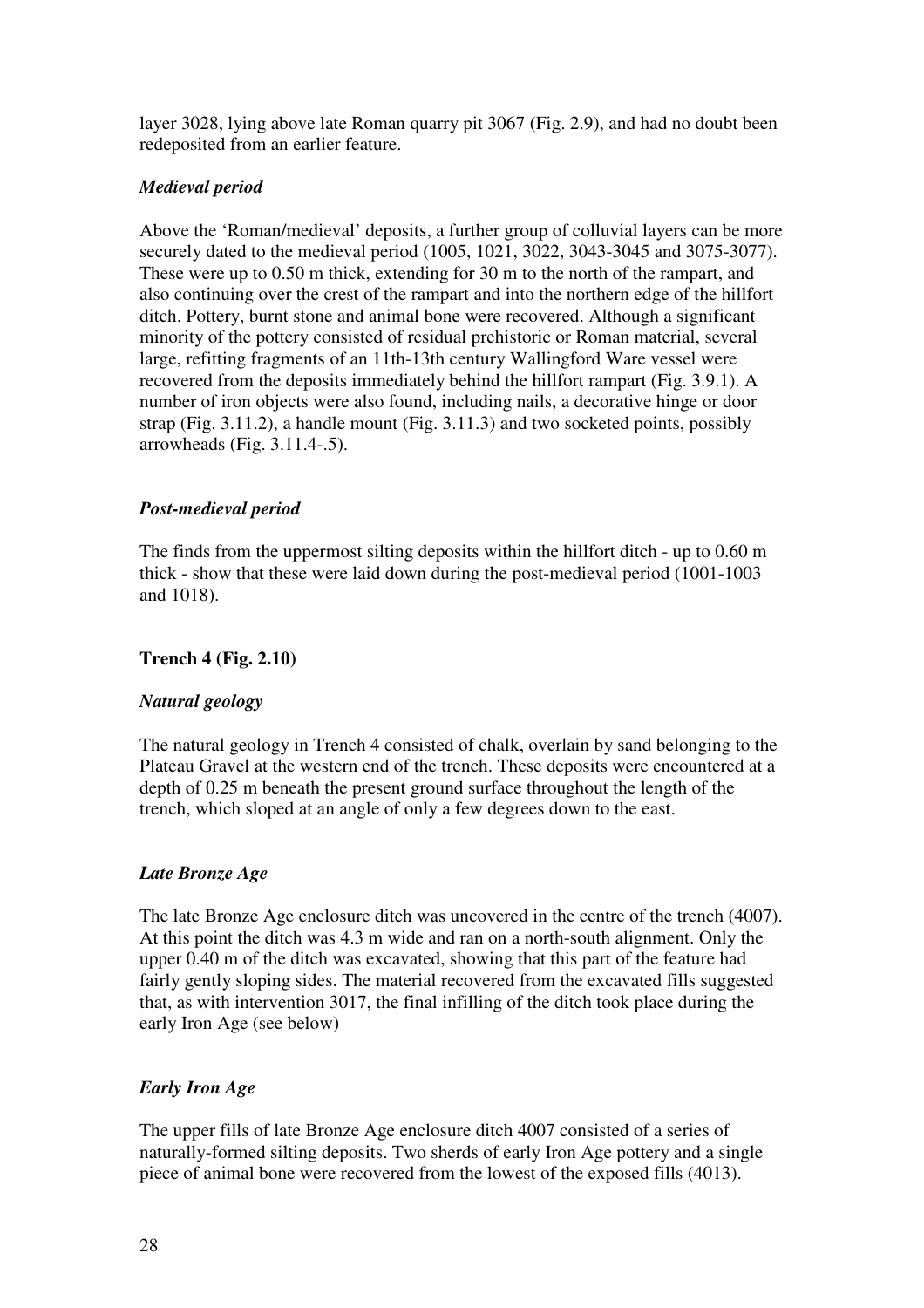Further evidence for activity in this period was provided by a shallow, irregular pit or area of bioturbation (4005), immediately to the west of ditch 4007. This was 0.10 m deep with a silty fill, containing two sherds of early Iron Age pottery. The feature was cut by medieval pit 4003.

### *Late Roman period*

Rectangular pit 4009 was located at the eastern end of the trench (Pl. 2.9). It had a sheer-sided, flat-based profile similar to contemporary pit 3067, although it was considerably smaller, measuring 2.9 m by 2.0 m in size and 1.00 m deep. The lower fills can be characterised as erosion deposits, consisting of clay or silt with a high proportion of degraded chalk inclusions (4012, 4015, 4016, 4046-4051 and 4056). Layers 4015 and 4047 in particular contained very large amounts of chalk and must represent major edge erosion episodes. This was followed by two clay layers, possibly deliberately dumped (4011 and 4042), before a further episode of erosion represented by chalk rich layers 4043 and 4045. The uppermost fills consisted of sandy clay deposits (4010 and 4052). Small quantities of pottery and animal bone (including a cock spur) were recovered from six of the fills (4010-4012, 4015, 4016 and 4042), with iron nails found in two fills (4016 and 4042) and a worn 3rd-4th century AD coin from fill 4011. Notably, all of the layers containing finds appear to have entered the pit from the west, perhaps indicating that the focus of contemporary activity lay in this direction.

### *Medieval period*

Pit 4003 was located in the centre of the trench. It was square in plan, measuring 1.80 by 1.80 m in size and 1.00 m deep, with sheer sides and a flat base. The lowest fill (4037) was a silting deposit, containing only a small amount of animal bone. Above this, and occupying the central part of the pit, was a shallow lens of dark brown, organic-rich silty sand with some charcoal flecks (4040). This layer contained animal bone, large fragments of 11th-13th century Wallingford Ware pottery (Fig. 3.9.2), and an iron spoon-bit auger. A sample taken from this deposit produced a rich charred plant assemblage including wheat, barley and oat grains, hazelnut shell and beech charcoal. The subsequent fills of the pit were probably deposited through natural processes of silting and erosion. These included three erosion deposits containing significant amounts of chalk (4019, 4035 and 4039). Finds from the middle and upper layers of the pit were largely restricted to animal bone and small amounts of residual prehistoric and Roman pottery. An iron padlock bolt was also recovered from layer 4024, however.

### *Medieval/post-medieval period?*

A shallow linear feature (4001) crossed the western end of the trench on a N-S alignment. This measured 3.10 m wide and 0.20 m deep, with a pale silty fill. It had been disturbed by a possible tree throw hole (4021) at its southern end. Three small sherds of early Iron Age pottery were the only finds recovered. The location of this feature approximately corresponds with a tentative curvilinear anomaly identified by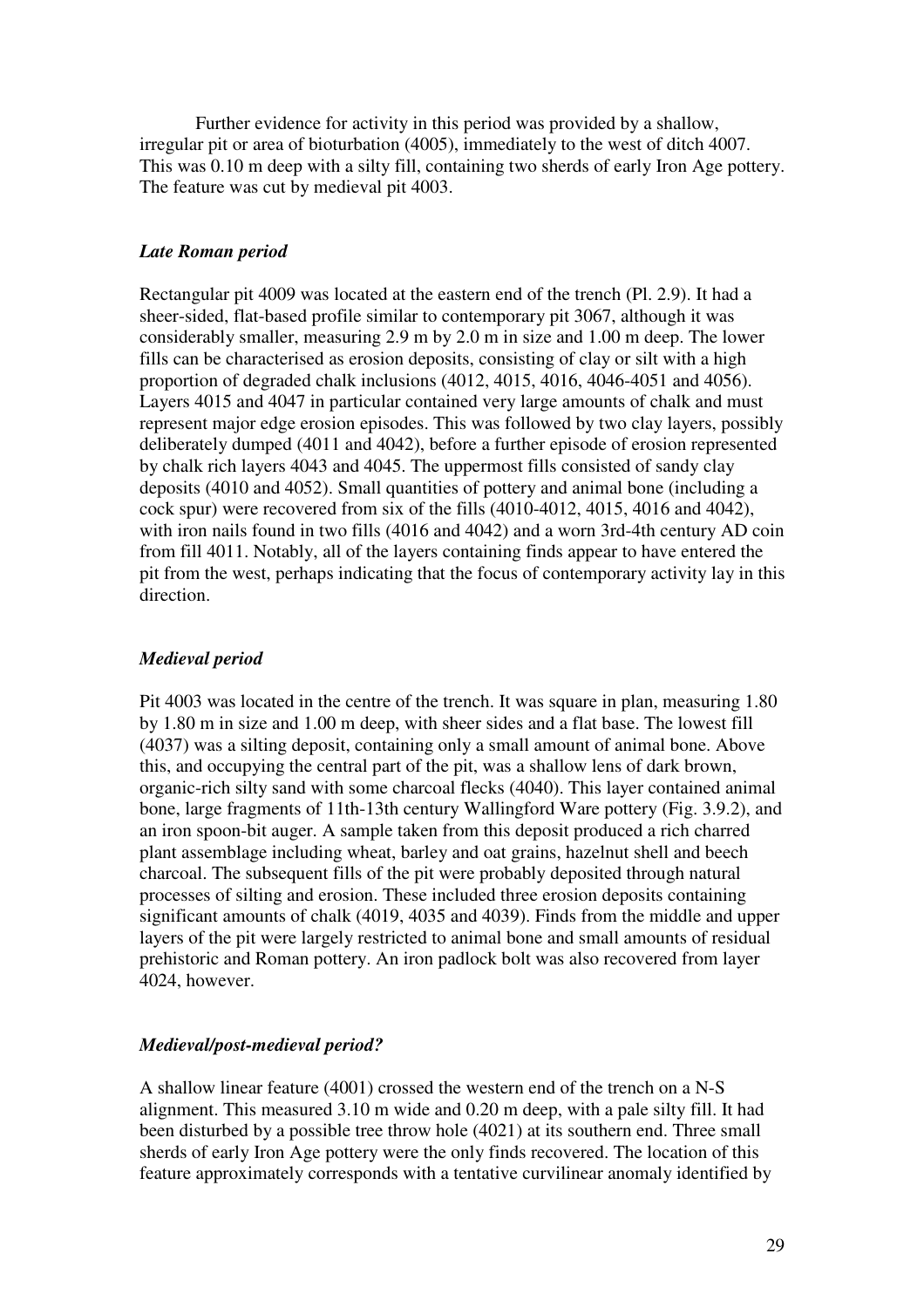the geophysical survey, and on this evidence it could be suggested to represent a small, sub-circular early Iron Age enclosure. It seems more likely that the pottery is residual, however, as the feature has the overall appearance of a lynchet or boundary associated with the medieval to post-medieval agricultural use of the hilltop.

# **Trench 5 and 5a (Trench 2.10)**

# *Natural geology and topography.*

The natural geology as exposed within Trench 5 consisted of Plateau Gravel deposits of sand and gravel mixed with some chalk and clay. It was reached at a depth of 0.20- 0.40 m below the present ground surface. There was an abrupt drop in level from south to north towards the south end of the trench, north of which the trench sloped gently downwards towards the north. The drop in level appeared to be of natural origin, being overlain only by a slightly greater depth of topsoil.

# *Late Bronze Age*

The southern edge of a large feature was exposed by machine at the very north end of Trench 5a. This feature (5018) is likely to be the late Bronze Age enclosure ditch although this feature could not be excavated for lack of time. The ditch was at least 3.40 m wide at this point; its full width was concealed on the north by an overlying subsoil deposit (5013). Finds recovered from the surface of the feature included early Iron Age pottery, corresponding with the dating evidence for the final infilling of the enclosure ditch in Trenches 3 and 4.

#### *Early Iron Age*

Two silt fills were identified in the exposed surface of ditch 5018, with layer 5012 overlying layer 5011, although neither was investigated further. Layer 5011 produced three sherds of early Iron Age pottery, and a worked fragment of igneous stone, possibly part of a mould.

#### *Post-medieval period*

Three parallel linear features on a NNW-SSE alignment probably represent planting trenches associated with the 18th century creation of the beech plantation. These trenches were placed 1.5-2.0 m apart, and were up to 1.00 m wide and 0.15 m deep, with gentle U-shaped profiles. They terminated just inside the boundary bank around the clump (5016), indicating that they are contemporary. No finds were recovered other than a few fragments of animal bone.

# **Trench 6 (Fig. 2.12)**

# *Natural geology and topography*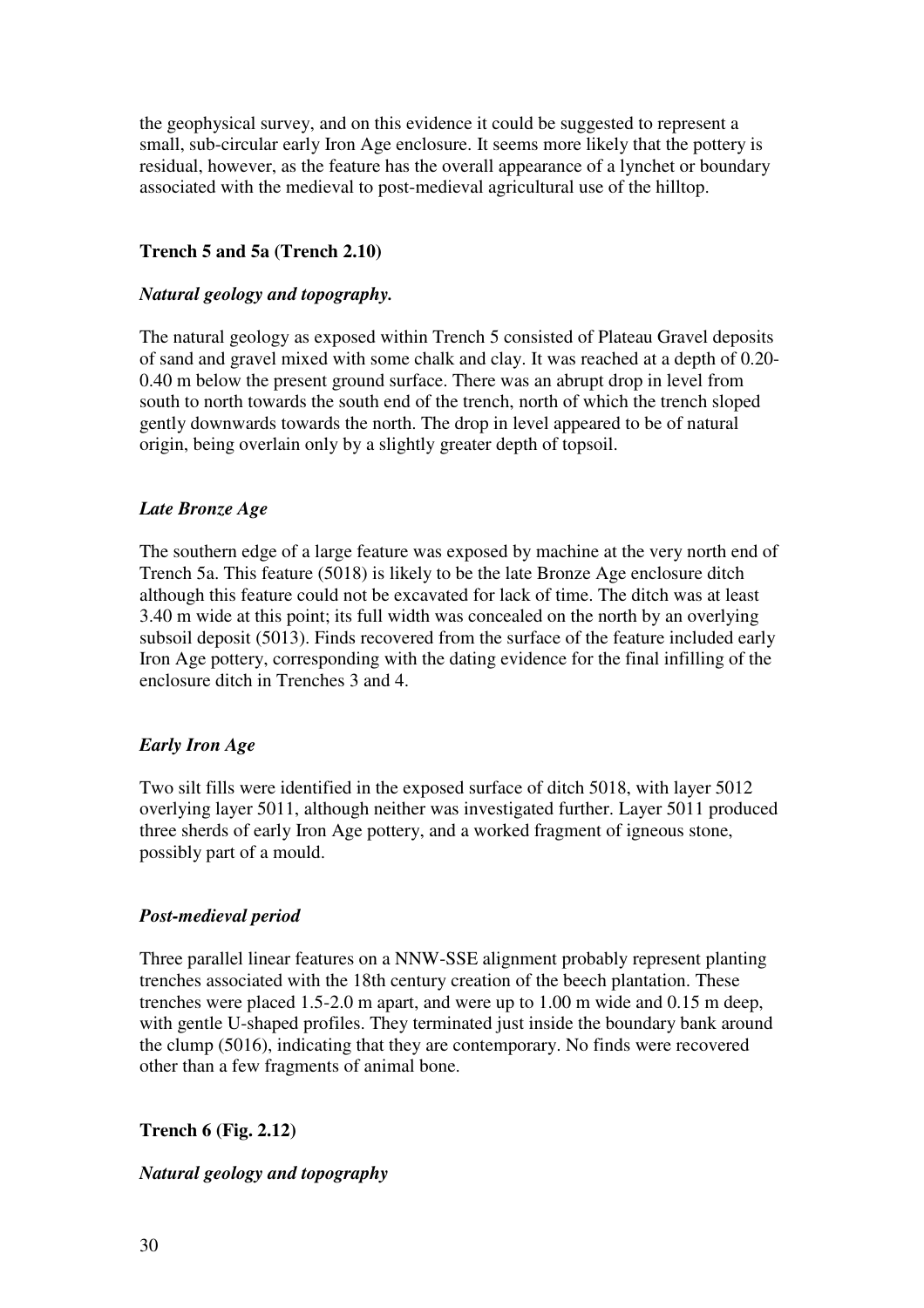The natural geology revealed in Trench 6 consisted of Plateau Gravels and sandy clays, and was encountered at a depth of 0.30-0.45 m below the present ground surface. Chalk was found underlying the gravels at a depth of c. 1 m. The trench sloped gently downwards from east to west.

# *Late Bronze Age*

The late Bronze Age enclosure ditch (6003) was uncovered in the western half of the trench (Pl. 2.2). At this point the ditch was 4.50 m wide and 2.00 m deep, with a Ushaped cut. The initial fill of the ditch (6036) consisted largely of redeposited chalk, containing moderate amounts of burnt stone (quartzite and quartzitic sandstone cobbles) and animal bone. This was overlain by four deposits of sandy clay (6027, 6034, 6035 and 6037), most of which appear to have entered the ditch from the east. Animal bone was recovered from these fills. In addition, six sherds of late Bronze Age pottery were recovered from fill 6037, and a discrete dump of late Bronze Age sherds (6031) was found within fill 6027. Most of the sherds from this latter context conjoined to form a semi-complete globular jar with an applied neck cordon (Fig. 3.2.9). A sample taken from this layer produced sparse quantities of charred wheat grain, providing a radiocarbon determination of 905-805 cal BC (Poz-14319: 2700±30 BP). The fills above 6027 appear to have been deposited during the early Iron Age, and are described below.

# *Early Iron Age*

As in Trench 3, the upper fills of the late Bronze Age enclosure ditch (0.80 m deep) contained substantial quantities of finds, including 2.8 kg of pottery, 1.8 kg of animal bone, and some burnt stone. The first of these fills (6021) consisted of sandy silt with several chalk lenses indicating erosion from the western side of the ditch. This was followed by two further sandy silt deposits (6004 and 6017), which may represent episodes of silting.

Layer 6017 sealed two shallow postholes (6026 and 6028), placed 2 m apart and cut into the late Bronze Age deposits beneath (6027). These measured 0.28-0.38 m in diameter and 0.12-0.24 m deep, with sheer sides and a flat base. They could possibly represent a fence or post line redefining part of the enclosure, though no comparable postholes were found in Trench 3. A few sherds of early Iron Age pottery and some fragments of animal bone were recovered from both postholes.

#### *Middle Iron Age*

Pit 6022 lay at the eastern end of the trench, and had been truncated by medieval pit 6011. It was 0.60 m deep, with a bowl-shaped profile and a single fill of sandy silt. Iron Age pottery, animal bone and burnt stone were recovered. A group of disarticulated adult human bones were also found, including fragments of a femur, tibia, skull and finger bones. These may originally have belonged to an articulated burial, disturbed by the medieval pit, as the latter feature also produced numerous human bones, all of which could have belonged to this same individual. A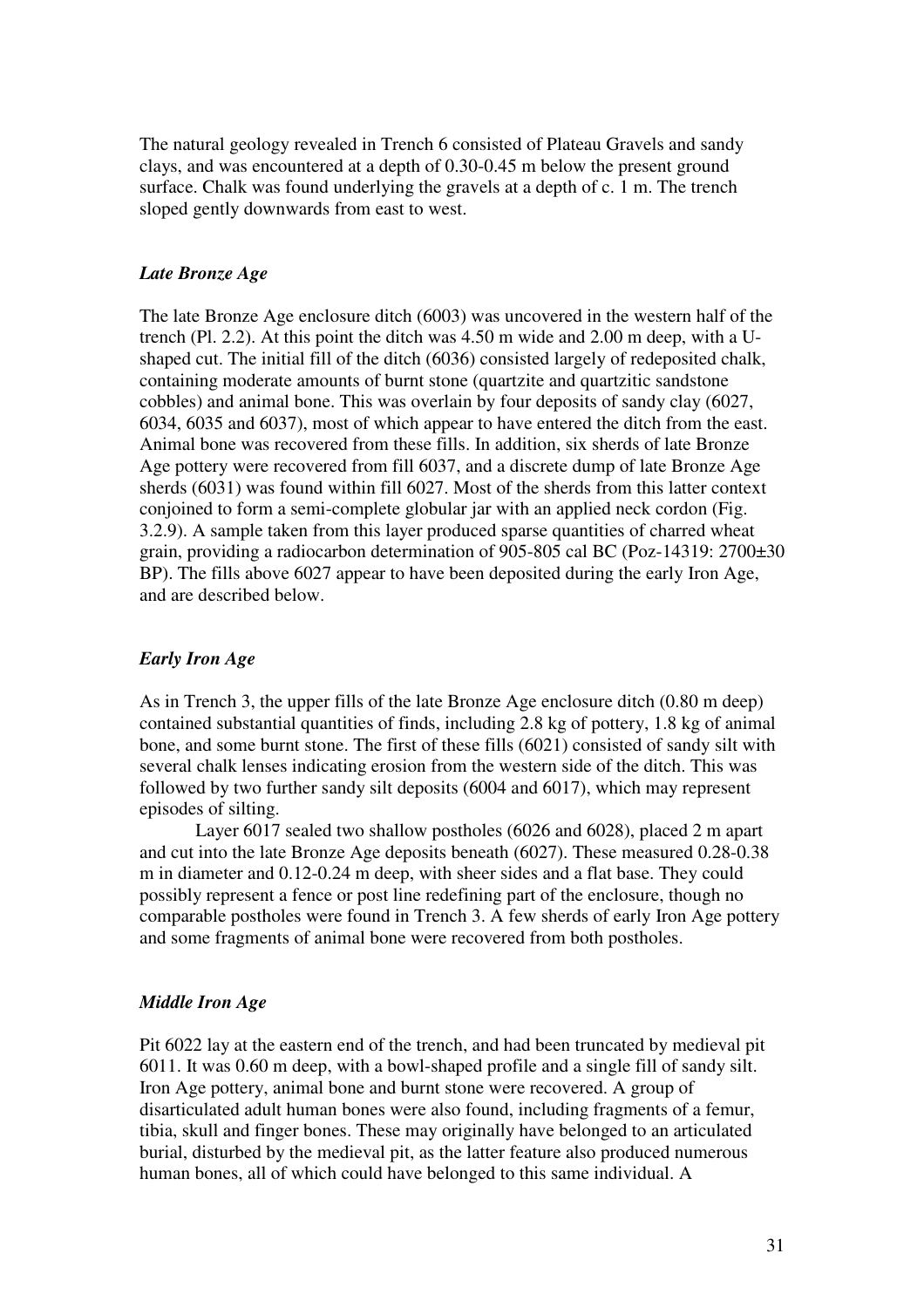radiocarbon determination of 360-280 cal BC/260BC-50 cal BC was obtained from the human femur (Poz-12526:  $2150 \pm 30$  BP).

# *Medieval period*

Pit 6011 was a large sub-circular feature, at least 2.0 m in diameter and 1.35 m deep. Although the base of the feature was not reached, the lowest exposed fill (6039) consisted of sterile sand. This was overlain by a dump of ashy material (6024), containing animal bone, a sherd of 11th-13th century Wallingford Ware pottery, two iron knife blades and a horseshoe fragment. Disarticulated human bone was also recovered, almost certainly redeposited from middle Iron Age pit 6022. A sample from this layer contained a charred plant assemblage very similar to that from contemporary pit 4003, including wheat and oat grains, hazelnut shell and beech charcoal. Layer 6024 was overlain by three sandy clay deposits (6012, 6030 and 6033), containing animal bone, residual prehistoric and Roman pottery, burnt stone and further human remains.

# *Later medieval/earlier post-medieval period*

After pit 6011 had been filled, it was overlain by a probable ploughsoil layer (6001). This was up to 0.40 m deep and extended the length of the trench.

# *Post-medieval period*

A series of planting trenches (grouped as 6002) were cut into ploughsoil layer 6001. These extended across most of the excavated area, parallel to those in Trench 5, and were placed around 2 m apart. They were typically around 0.90 m wide and 0.15 m deep, with U- to V-shaped profiles. No finds were recovered.

# *Undated features*

Two small bowl-shaped pits (6009 and 6015) lying close to late Bronze Age enclosure ditch 6003 produced no dating evidence. Both were 0.50 m in diameter, and had silty fills containing a few fragments of animal bone.

**Trench 7 (Fig. 2.13)** 

# *Natural geology*

Natural chalk was encountered at a depth of 0.35-0.45 m below the present ground level.

# *Prehistoric*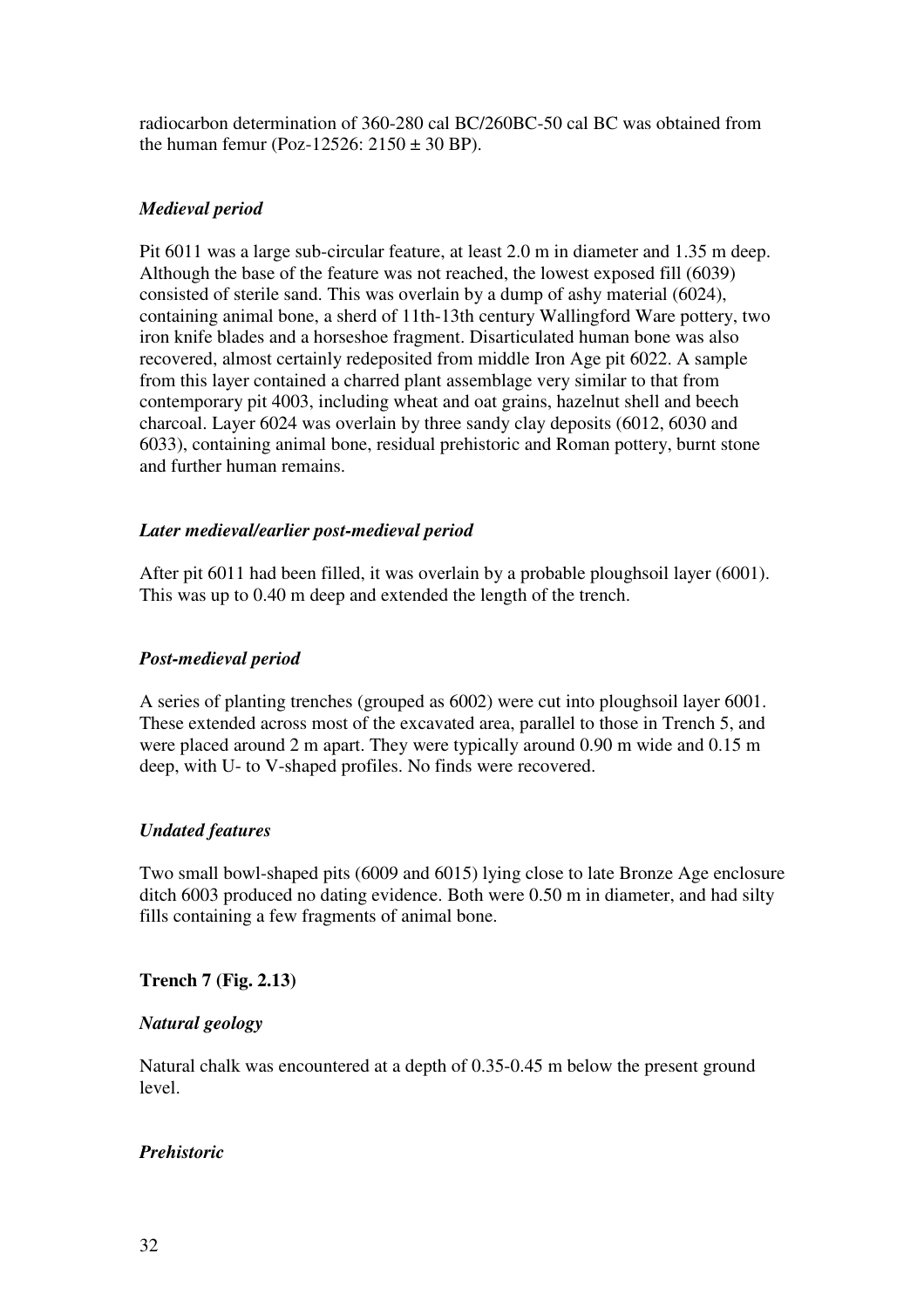The natural was overlain by a buried soil layer (5062), 0.12 m thick, which produced two worked flint flakes. As no trace of a prehistoric buried soil was found in any of the other trenches at Castle Hill, this could perhaps have been caught in a localised hollow. It was cut by late Bronze Age or early Iron Age feature 5069.

# *Late Bronze Age or early Iron Age*

Feature 5069 was partially uncovered at the eastern edge of the trench. It was probably a pit, although its dimensions are uncertain as it was not excavated beyond a depth of 0.40 m (Fig. 2.13). Of the three fills recorded within 5069, the uppermost (5066) was a mid brown-grey silt with occasional flint pebble inclusions. Below this, fill 5067 was a thin layer of re-deposited chalk. The lowest revealed fill was 5068, another mid brown-grey silt with occasional charcoal flecks. This fill contained a small group of pottery of late Bronze Age or early Iron Age character.

# *Iron Age or Roman period*

A small pit or posthole, 5065, cut through feature 5069 and the buried soil layer. This was sub-circular in plan, with steep straight sides. It measured 0.36 m in diameter, and was again only excavated to a depth of 0.40 m. The excavated part of the feature contained a single fill of brown-grey clay silt (5064). Finds included a small group of early Iron Age pottery, one small sherd of Roman pottery, some animal bone and struck flint. A sample taken from the feature contained sparse amounts of charred cereal grain and chaff, along with some charcoal.

# *Post-medieval period*

The earlier features were overlain by material forming the wood bank associated with the 18th century creation of the beech plantation (5061). This deposit varied from 0.08-0.21 m thick.

# **Trenches 8 and 9 (Figs 2.14 and 2.15)**

# *Natural geology*

Natural chalk was encountered at a depth of 0.15-0.40 m below the present ground surface in Trenches 8 and 9.

# *Undated deposits*

In both trenches, the natural was overlain by a layer of buried soil, 0.10-0.17 m thick (5051 and 5072). No finds were recovered. This soil is probably equivalent to the ploughsoil overlying the medieval pit in Trench 6.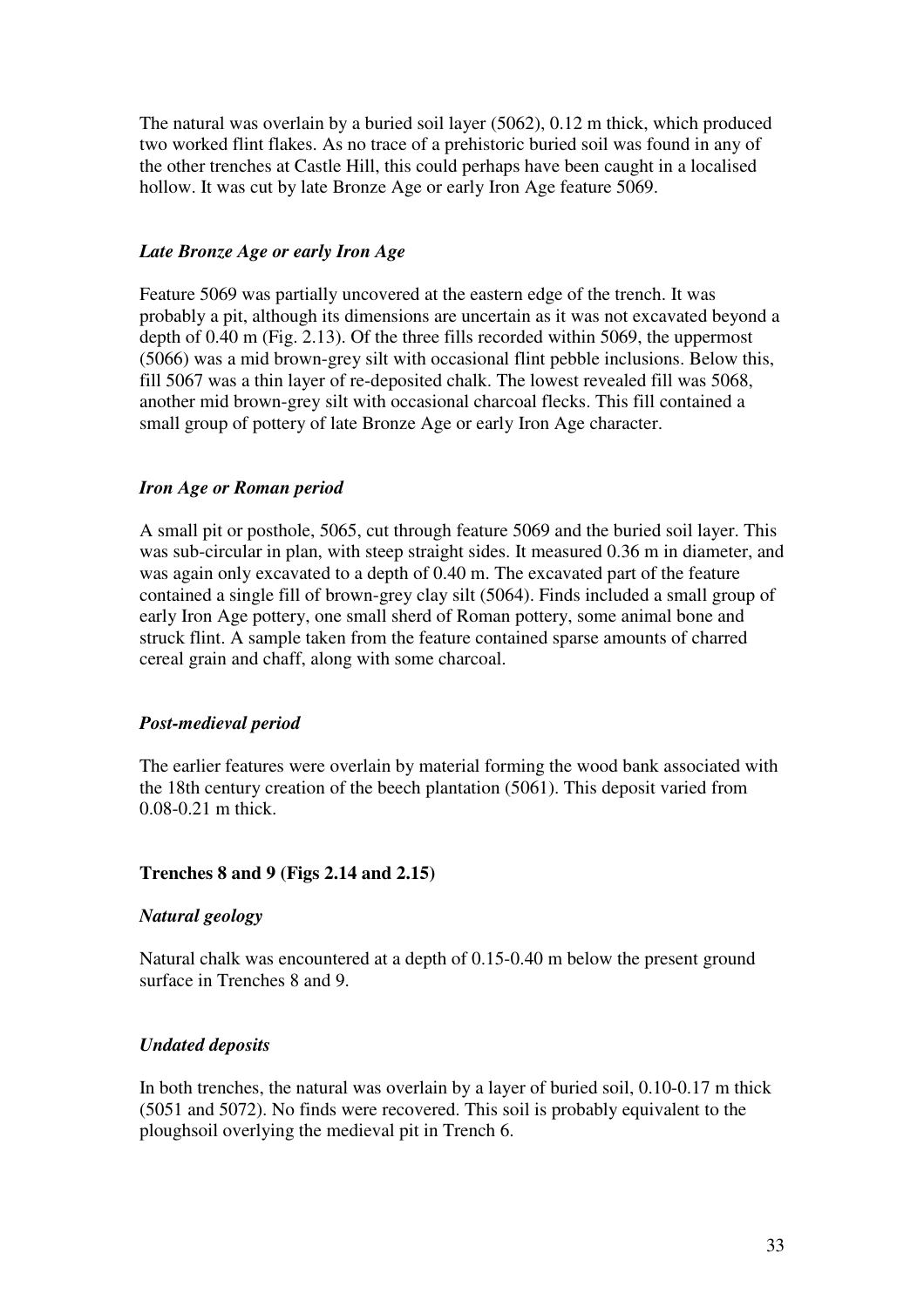### *Post-medieval period*

Wood bank material similar to that in Trench 7 overlay the buried soil in both trenches (5053 and 5071). This was overlain by the modern topsoil. The topsoil in Trench 8 (5050) contained five disarticulated human bones, all probably derived from a single individual. This suggests disturbance of earlier burials in the area.

### **Trench 10 (Fig. 2.16)**

#### *Natural geology and undated deposits*

The lowest deposit revealed, lying at a depth of 0.40 m below the present ground surface, was an extensive layer of chalk (22002). This was observed for 17 m along the base of the entrance where it passes between the hillfort ditches and banks. It is uncertain whether this represents the undisturbed bedrock or a substantial layer of 'clean' upcast. If the former, it would confirm that the entrance was original. If the latter, it indicates significant building up of the entranceway at some point, presumably with material quarried close by, most likely from the ditch.

The western end of the chalk layer appeared to be overlain by a 'tongue' of soil indistinguishable from the topsoil. This is interpreted as soil filling a hollow (cut 22006) formed in the chalk by wear along the centre of the entrance. The width of the hollow suggests that this was not caused by wheeled traffic but by animals or humans on foot.

#### *Post-Roman period*

To the east of 22006, the chalk was overlain by a clay deposit up to 0.25 m thick, containing some flint and quartzite pebbles (22001). The recovered finds included small amounts of later prehistoric and Roman pottery, along with one small postmedieval sherd. The mixed character of the layer, in which pebbles occur scattered through the deposit, suggests that it is likely to be a ploughsoil or colluvial deposit of post-Roman date.

In the middle of the entrance, patches of a more pebbly horizon (22005) were exposed. The pebbles were similar to those found in the plateau gravel that capped the chalk on Castle Hill and those found in the natural clay subsoil overlying the chalk and Greensand in places below the hill, although they were more restricted in size range (between 0.01 and 0.06 m), lacking the larger quartzite pebbles seen elsewhere. They may have been obtained locally, but do not appear to be occurring naturally due to the preferential selection for size. This pebble horizon could possibly have formed naturally by worm-sorting of pebbles in the overlying ploughsoil. However, given the patchiness and unevenness of this deposit it seems more likely to represent metalling to stabilise the entrance, with the pebbles subsequently worn away by trampling or natural weathering.

Layers 22001 and 22005 had a slightly ambiguous relationship to a narrow gully (22004) which cut through the chalk on an E-W alignment. This was thought likely to be a post-Roman drainage ditch, and was not excavated. The main fill of this feature (22003) was similar to 22001 but included charcoal flecks; a sherd of Early Iron Age pottery was recovered from its surface. A line of somewhat softer and